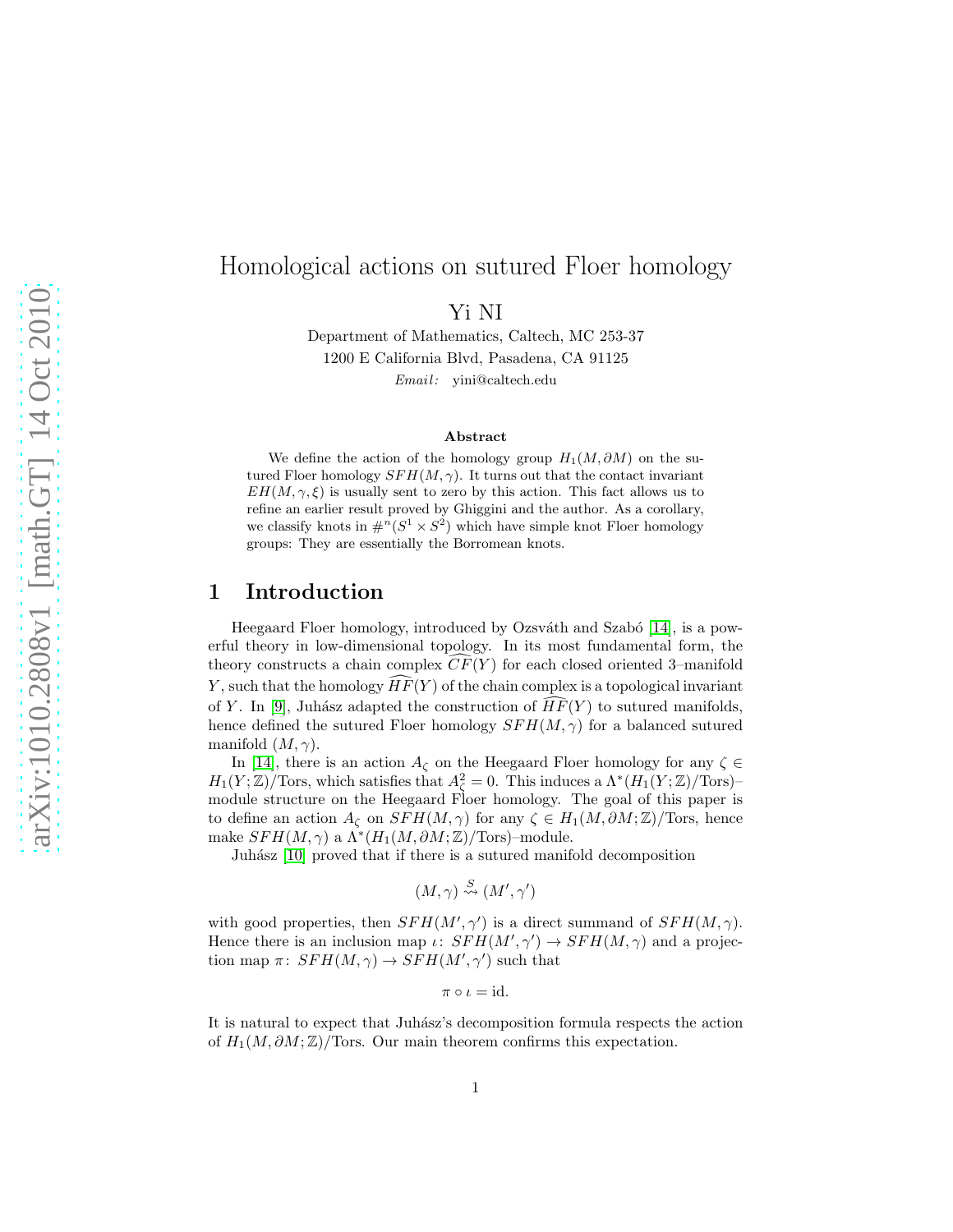<span id="page-1-0"></span>**Theorem 1.1.** Let  $(M, \gamma)$  be a balanced sutured manifold and let

$$
(M,\gamma) \stackrel{S}{\rightsquigarrow} (M',\gamma')
$$

*be a well-groomed sutured manifold decomposition. Let*

$$
i_*\colon H_1(M, \partial M) \to H_1(M, (\partial M) \cup S) \cong H_1(M', \partial M')
$$

*be the map induced by the inclusion map i*:  $(M, \partial M) \rightarrow (M, (\partial M) \cup S)$ *. If*  $\zeta \in H_1(M, \partial M)$ , then  $i_*(\zeta) \in H_1(M', \partial M')$ . Then

$$
\iota \circ A_{i_{*}(\zeta)} = A_{\zeta} \circ \iota, \quad A_{i_{*}(\zeta)} \circ \pi = \pi \circ A_{\zeta}.
$$

*where*  $\iota$ ,  $\pi$  *are the inclusion and projection maps defined before.* 

A corollary of Theorem [1.1](#page-1-0) is the following one.

<span id="page-1-1"></span>Corollary 1.2. *Suppose* K *is a nullhomologous knot in a closed oriented manifold* Y *such that* Y −K *is irreducible. Suppose* F *is a Thurston norm minimizing Seifert surface for* K*. Let*

$$
\text{Ker} A = \left\{ x \in \widehat{HFK}(Y,K,[F], -g) \middle| A_{\zeta}(x) = 0 \text{ for all } \zeta \in H_1(Y)/\text{Tors} \right\},\
$$

*which is a subgroup of*  $\widehat{HFK}(Y, K, [F], -g)$ *. If* F *is not the fiber of any fibration (if there is any) of*  $Y - K$ *, then the rank of* KerA *is at least* 2*.* 

Ghiggini [\[4\]](#page-15-2) and the author [\[13\]](#page-16-1) have proved that if  $F$  is not the fiber of any fibration of  $Y - K$ , then the rank of  $\widehat{HFK}(Y, K, [F], -g)$  is at least 2. Since KerA is a subgroup of  $\widehat{HFK}(Y, K, [F], -g)$ , the above corollary can be viewed as a refinement of the theorem of Ghiggini and the author.

## 1.1 Knots in  $\#^n(S^1 \times S^2)$  with simple knot Floer homology

Corollary [1.2](#page-1-1) is most useful when  $\widehat{HF}(Y)$  has a rich  $\Lambda^*(H_1(Y)/\text{Tors})$ -module structure. As an illustration, we will study knots in  $\#^n(S^1 \times S^2)$  that have simple knot Floer homology.

Suppose K is a rationally null-homologous knot in Y, Ozsváth–Szabó [\[16,](#page-16-2) [20\]](#page-16-3) and Rasmussen [\[21\]](#page-16-4) showed that K specifies a filtration on  $CF(Y)$ . The associated homology of the filtered chain complex is the knot Floer homology<br> $\widehat{HFK}(Y, K)$ . From the construction of knot Floer homology, one sees that  $HFK(Y, K)$ . From the construction of knot Floer homology, one sees that

$$
\operatorname{rank}\widehat{HFK}(Y,K)\geq\operatorname{rank}\widehat{HF}(Y),
$$

for any rationally null-homologous knot  $K \subset Y$ . When the equality holds, we say that the knot has *simple* knot Floer homology.

To an oriented null-homologous n–component link  $L \subset Y$ , Ozsváth and Szabó [\[16\]](#page-16-2) associated a null-homologous knot  $\kappa(L) \subset \kappa(Y) = Y \#^{n-1}(S^1 \times S^2)$ ,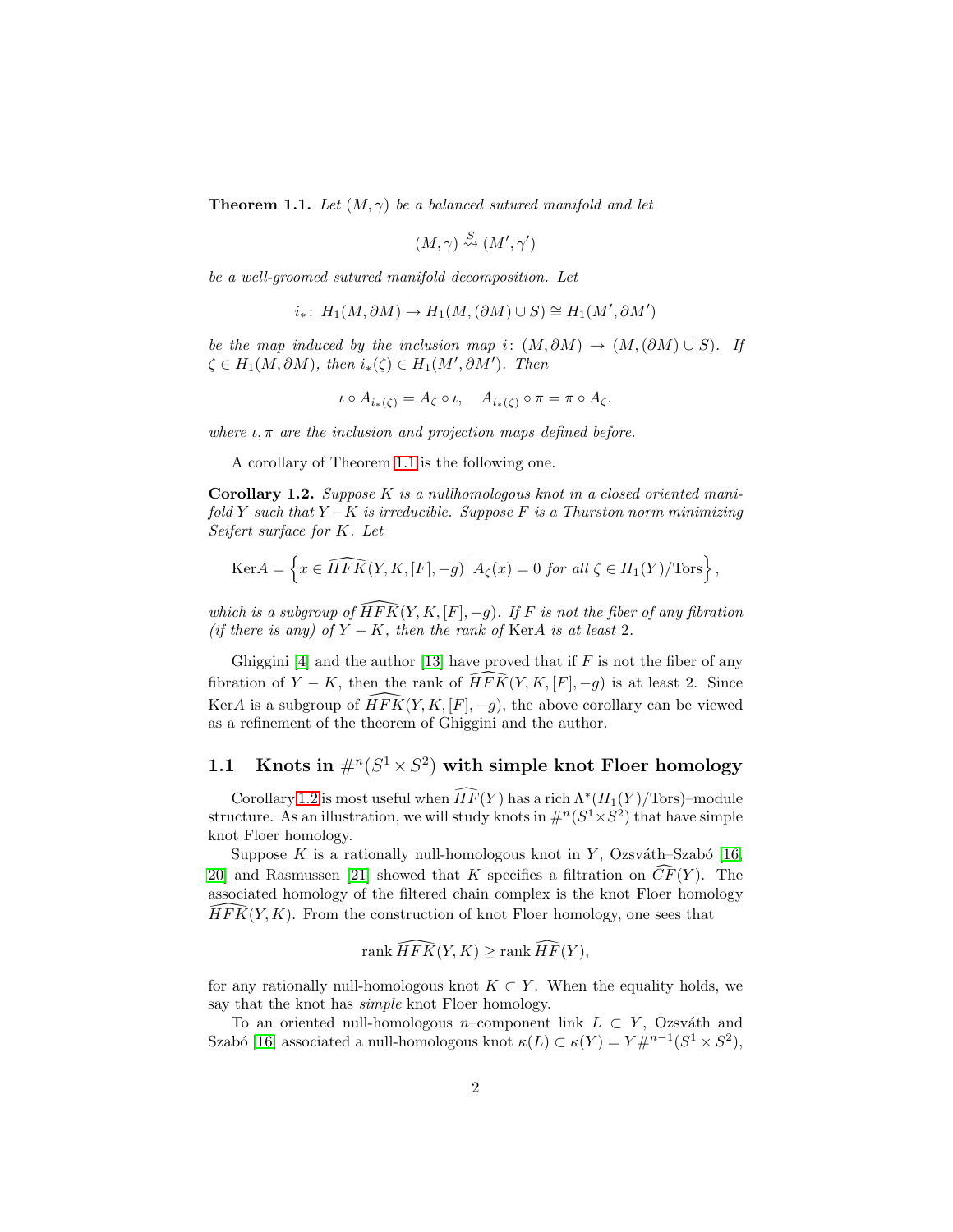

<span id="page-2-0"></span>Figure 1: The Borromean knot  $B_2$ 

and defined the knot Floer homology of  $L$  to be the knot Floer homology of  $\kappa(L)$ . Hence

rank 
$$
\widehat{HFK}(Y, L) \geq \text{rank }\widehat{HF}(\kappa(Y)) = 2^{n-1}\text{rank }\widehat{HF}(Y).
$$

When the equality holds, we say that the link has *simple* knot Floer homology.

Clearly, the unknot in  $Y$  always has simple Floer homology. Sometimes there are other knots with this property. For example, the core of a solid torus in the genus–1 Heegaard splitting of a lens space has simple Floer homology. Moreover, if two knots  $(Y_1, K_1)$  and  $(Y_2, K_2)$  have simple Floer homology groups, then their connected sum  $(Y_1 \# Y_2, K_1 \# K_2)$  also has simple Floer homology. In particular,  $(Y_1 \# Y_2, K_1)$  has simple Floer homology.

It is an interesting problem to determine all knots with simple Floer homol-ogy. For example, Hedden [\[5\]](#page-15-3) and Rasmussen [\[22\]](#page-16-5) showed that if a knot  $L \subset S^3$ admits an integral lens space surgery, then the core of the surgery is a knot in the lens space with simple knot Floer homology group. Hence the classification of knots with simple Floer homology groups in lens spaces will lead to a resolution of Berge's conjecture on lens space surgery.

For certain 3–manifolds, the classification of knots with simple Floer homol-ogy groups are already known. A deep theorem of Ozsváth–Szabó [\[17,](#page-16-6) Theorem 1.2 implies that the only knot in  $S^3$  with simple Floer homology group is the unknot. The author  $[12]$  generalized Ozsváth–Szabó's theorem. As a corollary, if  $Y$  is a integer homology sphere which is an  $L$ –space, then the unknot is the only knot in Y with simple Floer homology group. Eftekhary  $[1]$  has announced a generalization of this result to knots in any homology sphere.

We will determine all knots in  $Y_n = #^n(S^1 \times S^2)$  with simple knot Floer homology. Besides the unknot, there is a class of knots called Borromean knots which have simple Floer homology groups. Consider the Borromean rings. Perform 0–surgery on two components of the Borromean rings, then the third component becomes a knot in  $Y_2$ , called the Borromean knot  $B_1$ . The Borromean knot  $B_k \subset Y_{2k}$  is obtained by taking the connected sum of k  $B_1$ 's, and  $B_0$  is understood to be the unknot in  $S^3$ . See Figure [1.](#page-2-0) Borromean knots are characterized by the fact that  $B_k$  is the binding of an open book decomposition of  $Y_{2k}$ , such that the page is a genus k surface with one boundary component, and the monodromy is the identity map. It is known that  $\widehat{HFK}(Y_{2k}, B_k)$  has rank  $2^{2k}$  [\[16\]](#page-16-2).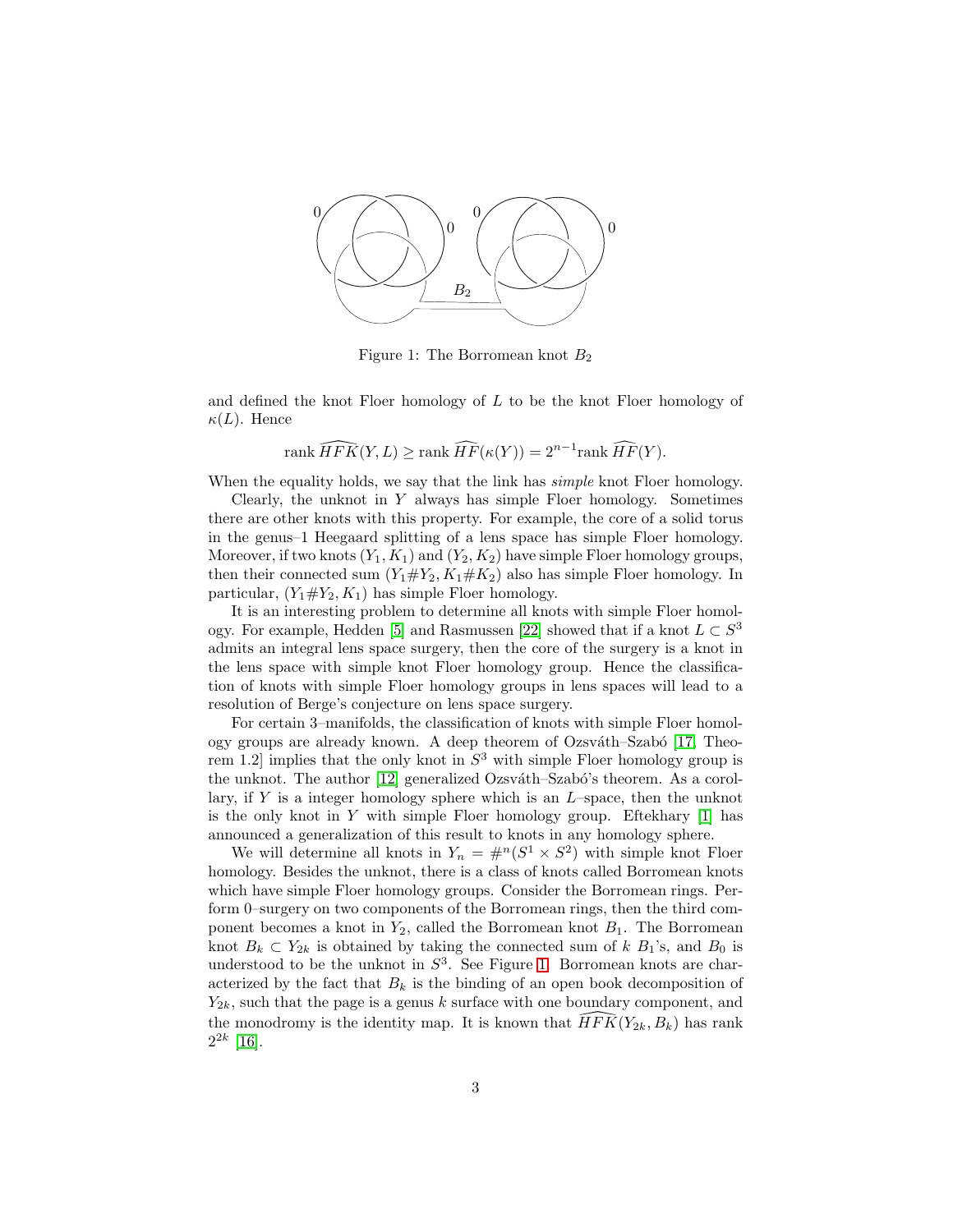<span id="page-3-0"></span>**Theorem 1.3.** *Suppose*  $K \subset Y_n = \#^n(S^1 \times S^2)$  *is a null-homologous knot with simple knot Floer homology. Namely,*

$$
\operatorname{rank}\widehat{HFK}(Y_n,K) = 2^{n-1}.
$$

*Then there exists a non-negative integer*  $k \leq \frac{n}{2}$  *such that*  $(Y_n, K)$  *is obtained from the Borromean knot*  $(Y_{2k}, B_k)$  *by taking connected sum with*  $Y_{n-2k}$  *in the complement of*  $B_k$ .

A difference between Theorem [1.3](#page-3-0) and the previously known classification results of simple knots is, the simple knots in  $Y_n$  include some nontrivial knots. Such situation also appears when one tries to classify simple knots in lens spaces.

For links in  $S^3$ , it is easy to determine which ones have simple Floer homology. Our result is as follows.

<span id="page-3-1"></span>Proposition 1.4. *Suppose L is an n–component link in*  $S^3$ *. If the rank of its*  $k$ not Floer homology  $\widehat{HFK}(L)$  *is*  $2^{n-1}$ *, then L is the n*-component unlink.

Remark 1.5. It is proved by the author [\[12\]](#page-16-7) that knot Floer homology detects unlinks. However, the main result there does not imply that the rank of knot Floer homology detects unlinks. Proposition [1.4](#page-3-1) remedies this omission.

This paper is organized as follows. In Section 2 we will define the action on sutured Floer homology and prove Theorem [1.1.](#page-1-0) In Section 3 we will study the effect of the action on the contact invariant  $EH(M, \gamma, \xi)$ . Then we will prove Corollary [1.2.](#page-1-1) In Section 4 we will use Heegaard Floer homology and combinatorial group theory to determine all knots in  $Y_n$  that have simple Floer homology. In Section 5 we will show the unlinks are the only links in  $S<sup>3</sup>$  that have simple Floer homology.

Acknowledgements. This work was carried out when the author participated the "Homology Theories of Knots and Links" program at MSRI and when the author visited Princeton University. The author wishes to thank MSRI and David Gabai for their hospitality. The author was partially supported by an AIM Five-Year Fellowship and NSF grant number DMS-1021956.

## 2 Sutured Floer homology and the homological action

In this section, we will define the homological action on the sutured Floer homology and study its behavior under sutured manifold decompositions. We will assume the readers have some familiarity with sutured manifold theory and sutured Floer homology.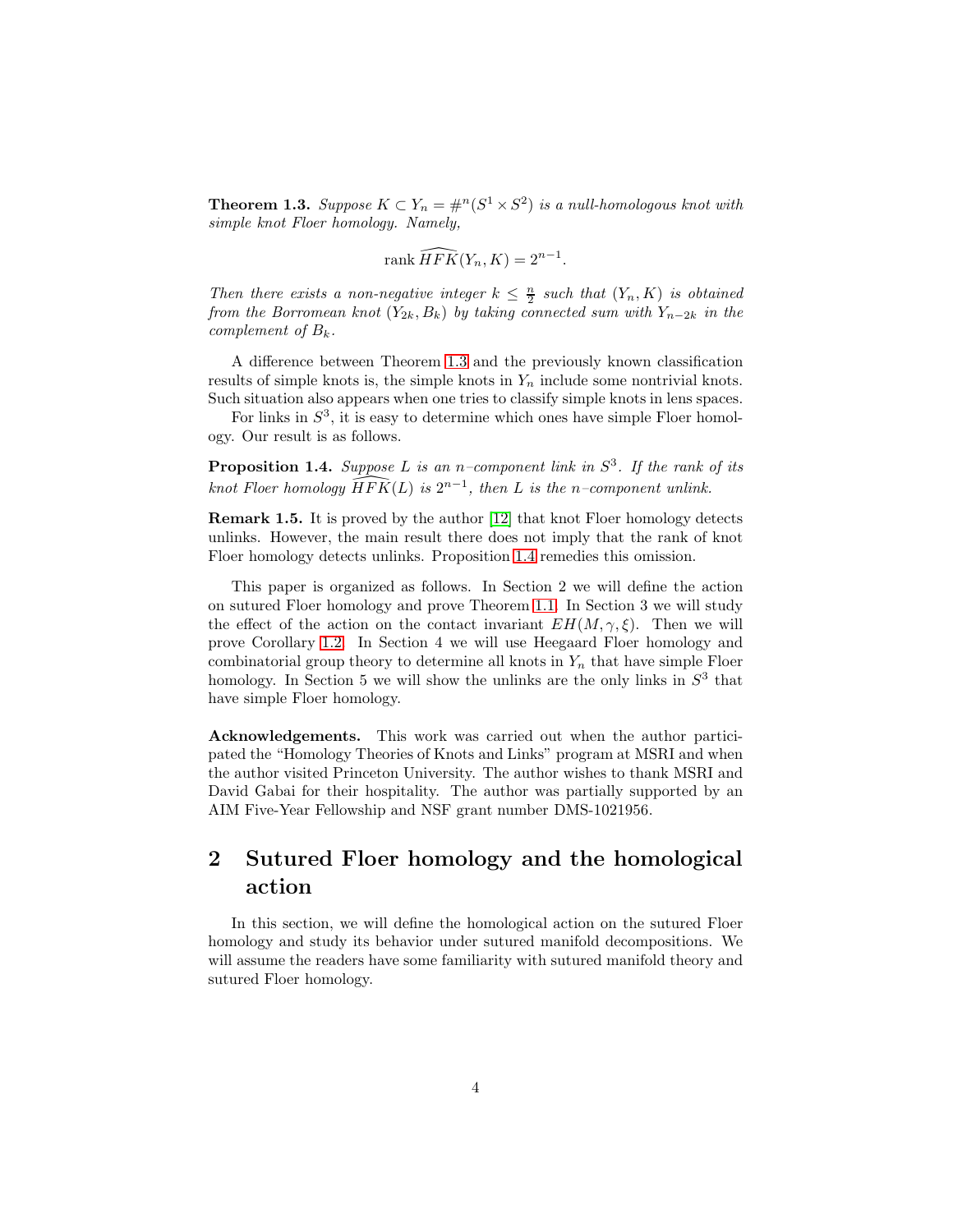#### 2.1 The definition of the action

**Definition 2.1.** A *sutured manifold*  $(M, \gamma)$  is a compact oriented 3–manifold M together with a set  $\gamma \subset \partial M$  of pairwise disjoint annuli. The core of each component of  $\gamma$  is a *suture*, and the set of sutures is denoted by  $s(\gamma)$ .

Every component of  $R(\gamma) = \partial M - \text{int}(\gamma)$  is oriented. Define  $R_+(\gamma)$  (or  $R_-(\gamma)$  to be the union of those components of  $R(\gamma)$  whose normal vectors point out of (or into) M. The orientations on  $R(\gamma)$  must be coherent with respect to  $s(\gamma)$ .

A *balanced sutured manifold* is a sutured manifold  $(M, \gamma)$  with  $\chi(R_+(\gamma)) =$  $\chi(R_-(\gamma))$ , and  $\gamma$  intersects each component of  $\partial M$ .

Let  $(M, \gamma)$  be a sutured manifold, and S a properly embedded surface in M. According to Gabai [\[2\]](#page-15-5), there is a natural way to put a sutured manifold structure on  $M' = M \setminus \nu(S)$ . This process is a *sutured manifold decomposition* 

$$
(M,\gamma) \stackrel{S}{\rightsquigarrow} (M',\gamma').
$$

Definition 2.2. A sutured manifold decomposition is *well-groomed*, if for every component V of  $R(\gamma)$ ,  $V \cap S$  is a union of parallel oriented nonseparating simple closed curves or arcs.

Definition 2.3. A *sutured manifold hierarchy* is a sequence of decompositions

$$
(M_0, \gamma_0) \stackrel{S_0}{\rightsquigarrow} (M_1, \gamma_1) \stackrel{S_1}{\rightsquigarrow} (M_2, \gamma_2) \stackrel{S_2}{\rightsquigarrow} \cdots \stackrel{S_{n-1}}{\rightsquigarrow} (M_n, \gamma_n),
$$

such that  $(M_n, \gamma_n)$  is a disjoint union of  $(D^2 \times I, (\partial D^2) \times I)$ 's.

A fundamental theorem of Gabai [\[2\]](#page-15-5) says that for any taut sutured manifold, there exists a well-groomed sutured manifold hierarchy.

Suppose  $(\Sigma, \alpha, \beta)$  is a sutured Heegaard diagram for a balanced sutured manifold  $(M, \gamma)$ . Let  $\omega$  be a relative 1–cycle on  $\Sigma$ , such that it is in general position with the  $\alpha$ - and  $\beta$ -curves. Namely,  $\omega = \sum k_i c_i$ , where  $k_i \in \mathbb{Z}$ , each  $c_i$ is a properly immersed oriented curve on  $\Sigma$ , such that  $c_i$  is transverse to  $\alpha$ - and β–curves, and  $c_i$  does not contain any intersection point of  $\alpha$ – and β–curves.

We can also regard  $\omega$  as a relative 1–cycle representing a class in  $H_1(M, \partial M)$ . On the other hand, any homology class in  $H_1(M, \partial M)$  can be represented by a relative 1–cycle on  $\Sigma$ .

If  $\phi$  is a topological Whitney disk connecting **x** to **y**, let  $\partial_{\alpha} \phi = (\partial \phi) \cap \mathbb{T}_{\alpha}$ . We can also regard  $\partial_{\alpha}\phi$  as a multi-arc that lies on  $\Sigma$  and connects **x** to **y**. Similarly, we define  $\partial_{\beta}\phi$  as a multi-arc connecting y to x. We define

$$
a(\omega, \phi) = #\widehat{\mathcal{M}}(\phi) \left(\omega \cdot (\partial_{\alpha} \phi)\right),
$$

where  $\omega \cdot (\partial_{\alpha} \phi)$  is the algebraic intersection number of  $\omega$  and  $\partial_{\alpha} \phi$ . Let

$$
A_{\omega}: SFC(M, \gamma) \to SFC(M, \gamma)
$$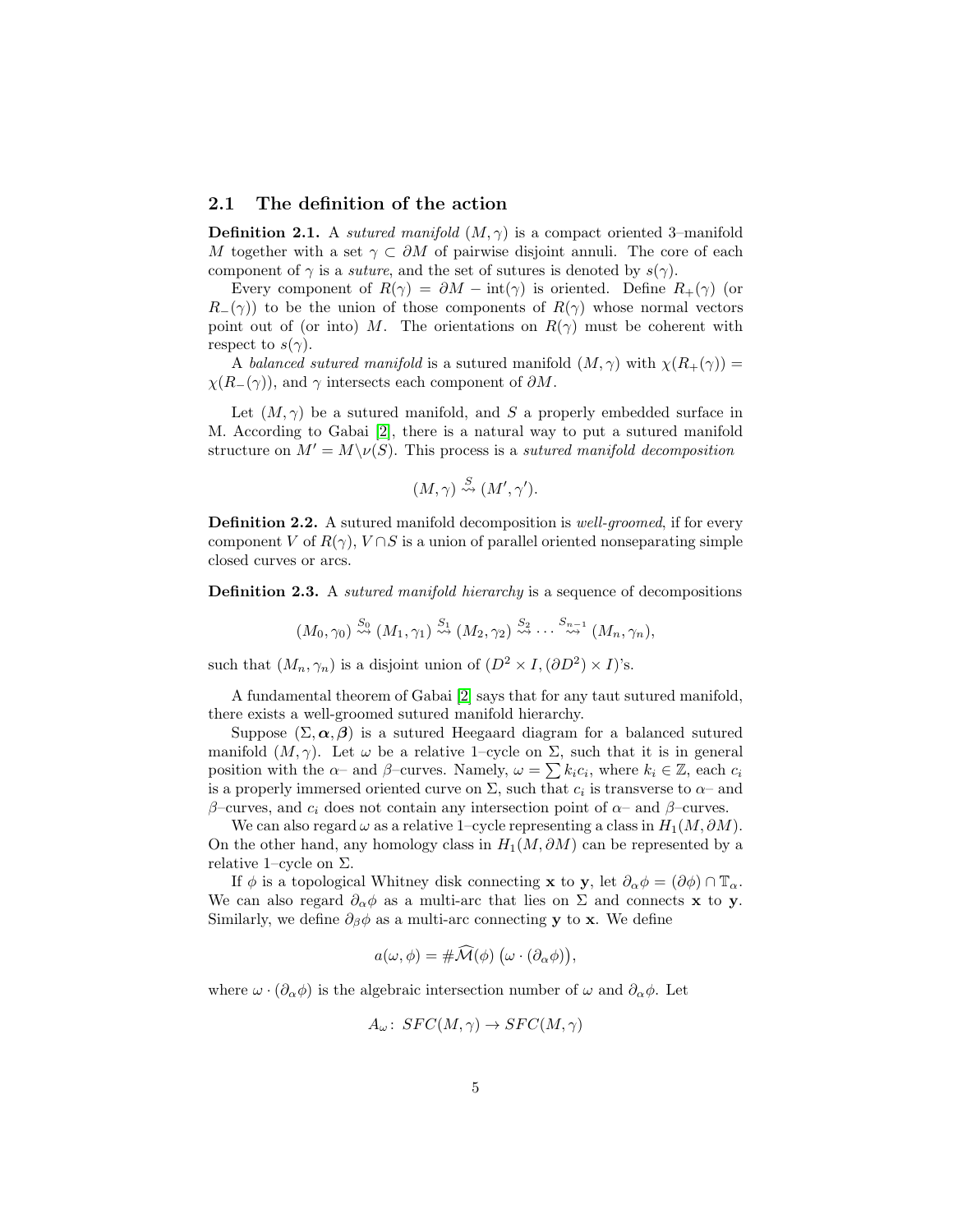be defined as

$$
A_{\omega}(\mathbf{x}) = \sum_{\mathbf{y} \in \mathbb{T}_{\alpha} \cap \mathbb{T}_{\beta}} \sum_{\{\phi \in \pi_2(\mathbf{x}, \mathbf{y}) | \mu(\phi) = 1\}} a(\omega, \phi) \mathbf{y}.
$$

As in [\[14,](#page-16-0) Lemma 4.18],  $A_{\omega}$  is a chain map. The following lemma shows that it induces a well defined action of  $H_1(M, \partial M; \mathbb{Z})$ /Tors on  $SFH(M, \gamma)$ .

**Lemma 2.4.** *Suppose*  $\omega_1, \omega_2 \subset \Sigma$  *are two relative* 1*–cycles which are homologous in*  $H_1(M, \partial M; \mathbb{Z})$ /Tors, then  $A_{\omega_1}$  is chain homotopic to  $A_{\omega_2}$ .

*Proof.* Since  $\omega_1$  and  $\omega_2$  are homologous in  $H_1(M, \partial M; \mathbb{Z})$ /Tors, there exists a nonzero integer m such that  $m[\omega_1] = m[\omega_2] \in H_1(M, \partial M; \mathbb{Z}).$ 

Claim. There exists a relative 2–chain B in  $(\Sigma, \partial \Sigma)$ , such that  $(\partial B) \setminus (\partial \Sigma)$ consists of  $m\omega_2$ ,  $m(-\omega_1)$ , copies of  $\alpha$ –curves and  $\beta$ –curves, and proper curves  $\xi, \eta \subset \Sigma$  such that  $\xi$  is disjoint from  $\alpha$ –curves and  $\eta$  is disjoint from  $\beta$ –curves.

Consider the triple  $(M, \partial M, \gamma)$ , we get an exact sequence

$$
H_1(\partial M, \gamma) \to H_1(M, \gamma) \to H_1(M, \partial M) \to 0.
$$

As a consequence, if  $m[\omega_1] = m[\omega_2] \in H_1(M, \partial M)$ , then there exists an element  $c \in H_1(\partial M, \gamma) \cong H_1(R(\gamma), \partial R(\gamma))$ , such that  $c + m[\omega_2] - m[\omega_1]$  is homologous to zero in  $H_1(M,\gamma)$ . Let  $\xi' \subset R_-(\gamma), \eta' \subset R_+(\gamma)$  be proper curves such that  $\xi' + \eta'$  represents  $c \in H_1(R(\gamma), \partial R(\gamma))$ . Using the gradient flow of a Morse function associated with the sutured diagram, we can project  $\xi', \eta'$  to proper curves  $\xi, \eta \subset \Sigma$  such that  $\xi$  is disjoint from  $\alpha$ -curves and  $\eta$  is disjoint from β–curves. Then  $\xi + \eta + m[\omega_2] - m[\omega_1]$  is homologous to zero in  $H_1(M, \gamma)$ . Using the fact that

$$
H_1(M,\gamma) \cong H_1(\Sigma,\partial\Sigma)/([\alpha_1]\ldots,[\alpha_g],[\beta_1],\ldots,[\beta_g]),
$$

we conclude that there is a relative 2–chain B in  $(\Sigma, \partial \Sigma)$ , such that  $(\partial B) \setminus (\partial \Sigma)$ consists of  $m\omega_2$ ,  $m(-\omega_1)$ ,  $\xi, \eta$ , and copies of  $\alpha$ –curves and  $\beta$ –curves. This finishes the proof of the claim.

Perturbing  $B$  slightly, we get a 2-chain  $B'$  such that

$$
(\partial B')\setminus(\partial \Sigma)=m\omega_2-m\omega_1+\sum(a_i\alpha_i'+b_i\beta_i')+\xi+\eta,
$$

where  $\alpha'_i, \beta'_i$  are parallel copies of  $\alpha_i, \beta_i$ .

Let  $\phi$  be a topological Whitney disk connecting **x** to **y**. Since  $\alpha'_i$ ,  $\xi$  are disjoint from all  $\alpha$ -curves, we have  $\alpha'_i \cdot \partial_\alpha \phi = \xi \cdot \partial_\alpha \phi = 0$ . Similarly,

$$
\beta_i' \cdot \partial_{\alpha} \phi = -\beta_i' \cdot \partial_{\beta} \phi = 0, \quad \eta \cdot \partial_{\alpha} \phi = 0.
$$

We have

<span id="page-5-0"></span>
$$
n_{\mathbf{x}}(B') - n_{\mathbf{y}}(B') = -((\partial B') \setminus (\partial \Sigma)) \cdot \partial_{\alpha} \phi = m(\omega_1 - \omega_2) \cdot \partial_{\alpha} \phi \in m\mathbb{Z}.
$$
 (1)

Pick an intersection point  $x_0$  representing a relative Spin<sup>c</sup> structure  $\mathfrak{s}$ . After adding copies of  $\Sigma$  to  $B'$ , we can assume that  $n_{\mathbf{x}_0}(B')$  is divisible by m. Since any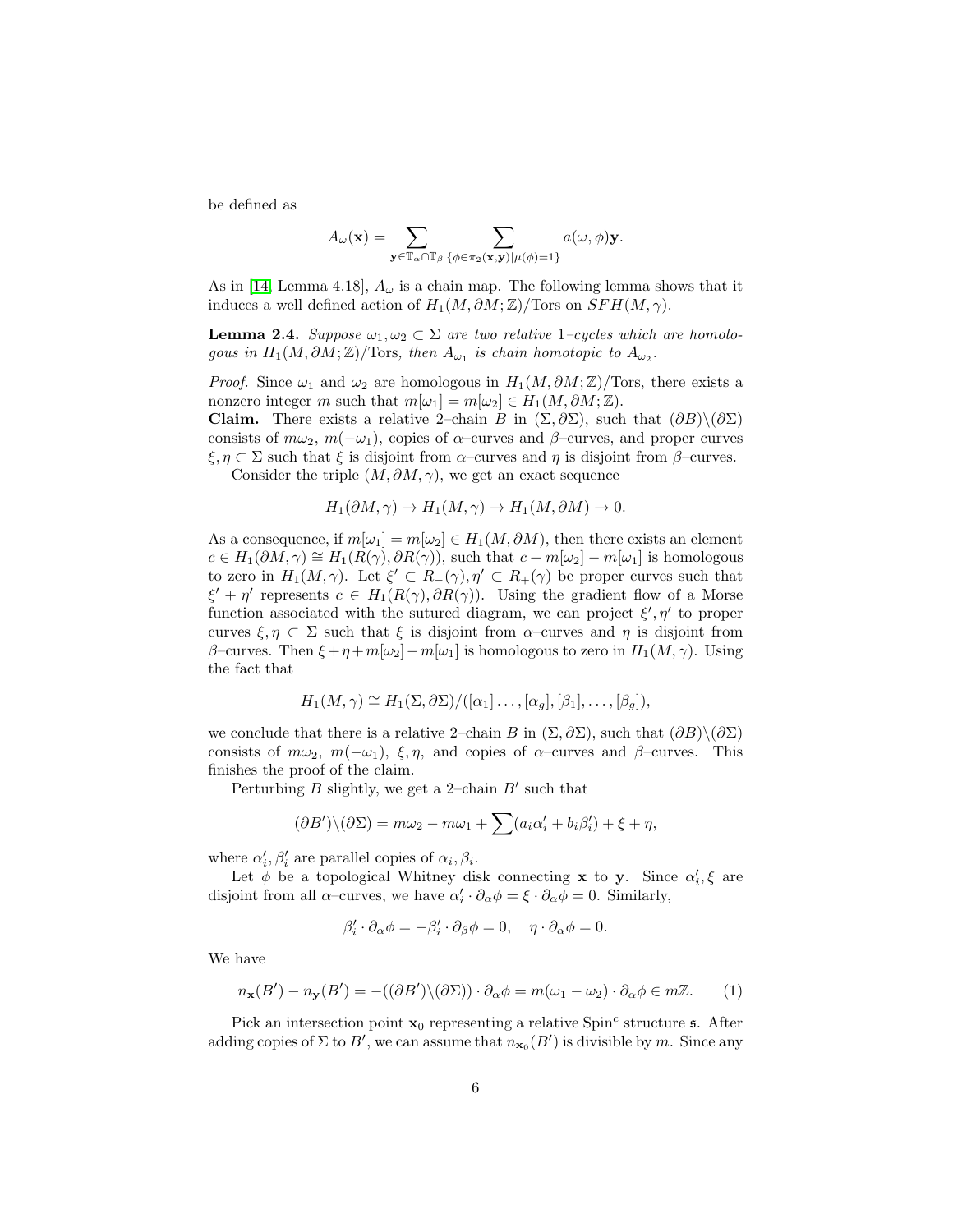two intersection points representing s are connected by a topological Whitney

disk, [\(1\)](#page-5-0) implies that  $n_{\mathbf{x}}(B')$  is divisible by m for any x representing s. Now we define a map  $H: SFC(M,\gamma, \mathfrak{s}) \to SFC(M,\gamma, \mathfrak{s})$  by letting

$$
H(\mathbf{x}) = \frac{n_{\mathbf{x}}(B')}{m} \mathbf{x}.
$$

It follows from [\(1\)](#page-5-0) that

$$
A_{\omega_1} - A_{\omega_2} = \partial \circ H - H \circ \partial.
$$

Namely,  $A_{\omega_1}, A_{\omega_2}$  are chain homotopic.

Now the same argument as in [\[14,](#page-16-0) Lemma 4.17] shows that  $A_{\zeta}$  is a differential for any  $\zeta \in H_1(M, \partial M)/\text{Tors}$ , hence A gives rise to an action of  $\Lambda^*(H_1(M, \partial M)/\text{Tors})$  on  $SFH(M, \gamma)$ .

#### 2.2 Sutured manifold decomposition

Suppose

$$
(M,\gamma) \stackrel{S}{\rightsquigarrow} (M',\gamma')
$$

is a well-groomed sutured manifold decomposition. In  $[10]$ , Juhász constructed a surface diagram

$$
(\Sigma,\boldsymbol{\alpha},\boldsymbol{\beta},P)
$$

adapted to S, where  $P \subset \Sigma$  is a compact surface with corner such that  $P \cap (\partial \Sigma)$ consists of exactly the vertices of P. Moreover,

$$
\partial P = A \cup B,
$$

where A, B are unions of edges of P with  $A \cap B = P \cap (\partial \Sigma)$ ,  $A \cap \beta = \emptyset$ ,  $B \cap \alpha = \emptyset$ .  $(\Sigma, \alpha, \beta)$  is a balanced diagram for  $(M, \gamma)$ . A balanced diagram

$$
(\Sigma',\boldsymbol{\alpha}',\boldsymbol{\beta}')
$$

for  $(M', \gamma')$  can be constructed as follows:

$$
\Sigma' = (\Sigma \backslash P) \cup P_A \cup P_B,
$$

where  $P_A$ ,  $P_B$  are two copies of P, and  $\Sigma \backslash P$  is glued to  $P_A$  along A while glued to  $P_B$  along B. There is a natural projection map  $p: \Sigma' \to \Sigma$ , and

$$
\boldsymbol{\alpha}' = p^{-1}(\boldsymbol{\alpha}), \boldsymbol{\beta}' = p^{-1}(\boldsymbol{\beta}).
$$

The decomposing surface  $S$  can be seen from the surface diagram as follows: M can be got from  $\Sigma \times [0,1]$  by adding 2–handles along  $\alpha_i \times 0$ 's and  $\beta_j \times 1$ 's. Then  $S\subset M$  is isotopic to the surface

<span id="page-6-0"></span>
$$
(P \times \frac{1}{2}) \cup (A \times [\frac{1}{2}, 1]) \cup (B \times [0, \frac{1}{2}]).
$$
 (2)

 $\Box$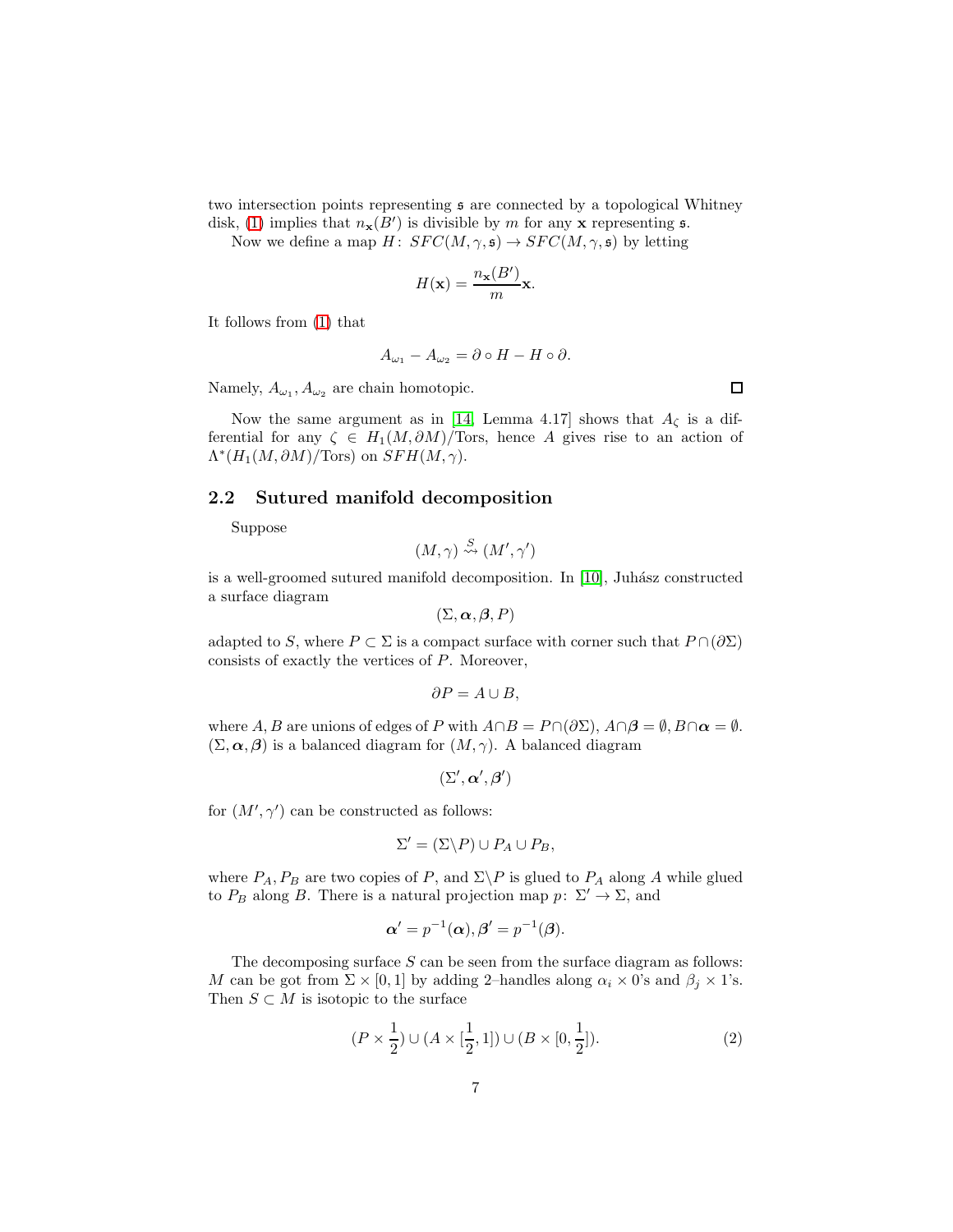

<span id="page-7-0"></span>Figure 2: Changing  $\omega_0$  near a corner of P

Let  $O_P$  be the set of intersection points in  $\mathbb{T}_{\alpha} \cap \mathbb{T}_{\beta}$  that are supported outside of P. Then  $O_P$  consists of the points whose associated relative Spin<sup>c</sup> structures are "extremal" with respect to  $S$ . And  $O_P$  is in one-to-one correspondence with  $\mathbb{T}_{\alpha'} \cap \mathbb{T}_{\beta'}$ .

Using techniques introduced by Sarkar and Wang [\[23\]](#page-16-8), Juhász proved that the surface diagram can be made "nice". In particular, if  $\phi$  is a holomorphic disk connecting two points in  $O_P$  with  $\mu(\phi) = 1$ , then the domain of  $\phi$  is either an embedded bigon or square. Moreover, the following fact was contained in the proof of [\[10,](#page-15-1) Proposition 7.6].

<span id="page-7-2"></span>Lemma 2.5. *Suppose* D *is the domain of a holomorphic disk connecting two points in*  $O_P$  *with*  $\mu(\phi) = 1$ *, and* C *is a component of*  $D \cap P$ *. Then* C *is either a bigon or a square. If* C *is a bigon, then* C *has either an*  $\alpha$ -edge and an  $A$ -edge, *or a* β*–edge and a* B*–edge. If* C *is a square, then* C *has either two opposite* α*–edges and two opposite* A*–edges, or two opposite* β*–edges and two opposite* B*–edges.* 口

<span id="page-7-1"></span>**Lemma 2.6.** *Suppose*  $\zeta \in H_1(M, \partial M)$ *, then*  $\zeta$  *can be represented by a relative* 1*–cycle* ω ⊂ Σ*, such that* ω *intersects* ∂P *in the interior of* A*. As a result,* ω *can be lifted to a relative*  $1$ *-cycle*  $\omega' \subset ((\Sigma \backslash P) \cup_A P_A) \subset \Sigma'$ , such that p maps  $\omega'$  homeomorphically to  $\omega$ , and  $\omega'$  represents  $i_*(\zeta) \in H_1(M', \partial M')$ .

*Proof.* Let  $\omega_0 \subset \Sigma$  be a relative 1–cycle representing  $\zeta$ , such that  $\omega_0$  intersects  $\partial P$  transversely in the interior of the edges. Suppose  $\omega_0$  has an intersection point with B. After homotoping  $\omega_0$ , we may assume this intersection point is near a corner of P. As in Figure [2,](#page-7-0) we can replace  $\omega_0$  by a new relative 1– cycle  $\omega_1$ , such that  $[\omega_1] = [\omega_0] \in H_1(\Sigma, \partial \Sigma)$ , and  $\#(\omega_1 \cap B) = \#(\omega_0 \cap B) - 1$ . Continuing this process, we get a relative 1–cycle  $\omega$  representing  $\zeta$ , which does not intersect B.

Cutting  $\Sigma$  open along B, we get a surface homeomorphic to  $(\Sigma \backslash P) \cup_A P_A$ . Since  $\omega$  does not intersect B, it lies in the new surface. Hence there is a corresponding relative 1–cycle  $\omega' \subset (\Sigma \backslash P) \cup_A P_A$ , such that p maps  $\omega'$  homeomorphically to  $\omega$ .

S is isotopic to a surface [\(2\)](#page-6-0). Since  $\omega$  is disjoint from B,  $\omega \times (\frac{1}{2} - \epsilon)$  is disjoint from S. Cutting M open along  $S, \omega \times (\frac{1}{2} - \epsilon)$  becomes the relative 1–cycle  $\omega' \times (\frac{1}{2} - \epsilon)$ . Hence  $\omega'$  represents  $i_*(\zeta)$  in  $\overline{H}_1(M', \partial M')$ .

Now we are ready to prove Theorem [1.1](#page-1-0)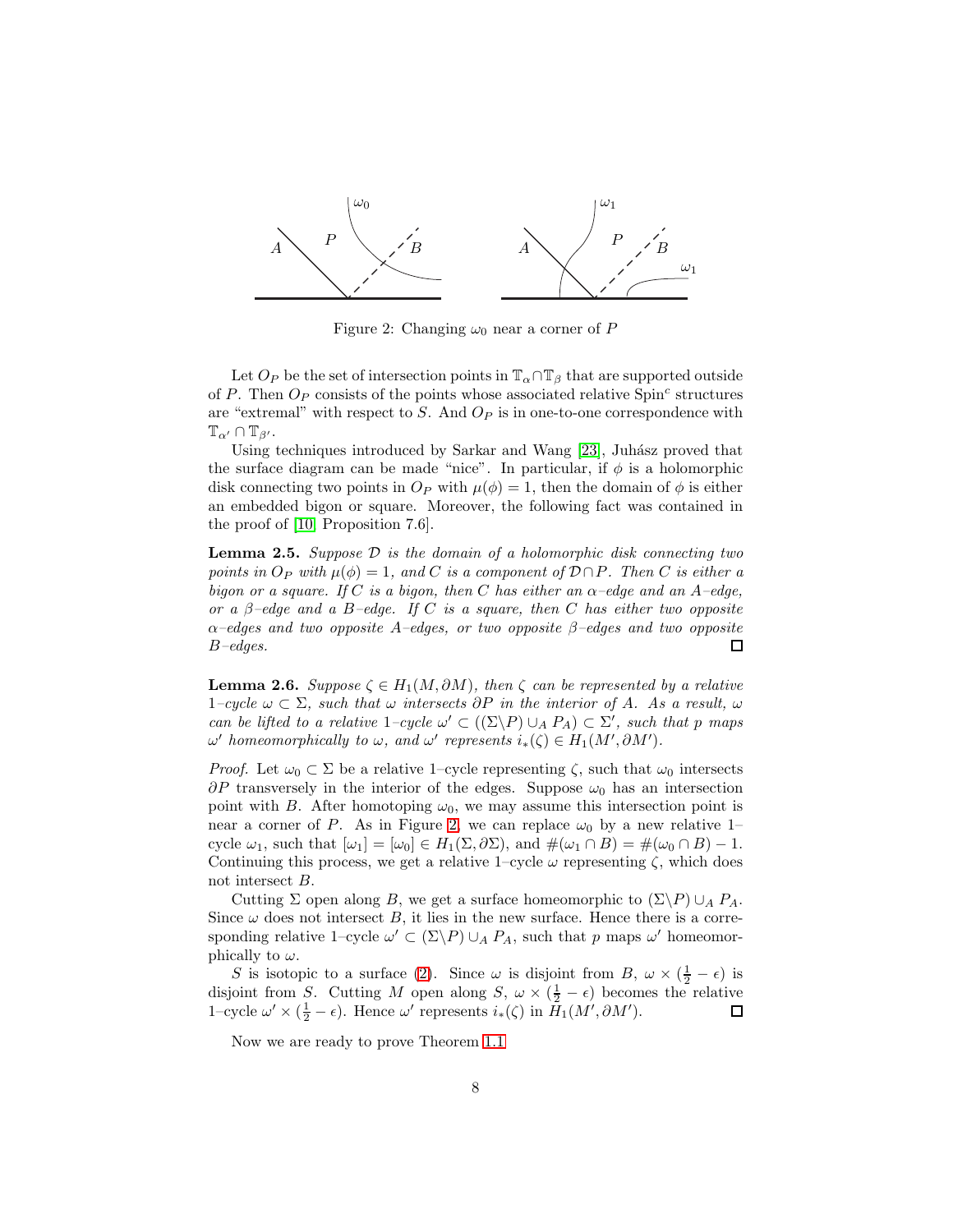*Proof of Theorem [1.1.](#page-1-0)* The projection map  $p: \Sigma' \to \Sigma$  induces a bijection

$$
p_*\colon \mathbb{T}_{\alpha'} \cap \mathbb{T}_{\beta'} \to O_P,
$$

which then induces the inclusion map

$$
SFC(M',\gamma') \to SFC(M,\gamma).
$$

As argued in  $[10]$ ,  $p$  induces a one-to-one correspondence between the holomorphic disks for  $SFC(M', \gamma')$  and the holomorphic disks for the chain complex generated by  $O_P$ . Let  $\omega$  be the curve obtained in Lemma [2.6.](#page-7-1) Suppose  $\phi$  is a holomorphic disk connecting two points in  $O_P$ ,  $\phi'$  is the corresponding holomorphic disk connecting two points in  $\mathbb{T}_{\alpha'} \cap \mathbb{T}_{\beta'}$ . The intersection points of  $\partial_{\alpha}\phi$  and  $\omega$  outside of P are in one-to-one correspondence with the intersection points of  $\partial_{\alpha}\phi'$  and  $\omega'$  outside of  $P_A \cup P_B$ .

Let C be a component of  $\mathcal{D} \cap P$ , where D is the domain of  $\phi$ . Let C' be the corresponding component of  $\mathcal{D}' \cap (P_A \cup P_B)$ . By Lemma [2.5,](#page-7-2)  $C \cap (\partial P)$  is contained in either A or B. If  $(C \cap (\partial P)) \subset A$ , then  $C' \subset P_A$ , and  $(\partial_{\alpha} C) \cap \omega$ is in one-to-one correspondence with  $(\partial_{\alpha} C') \cap \omega'$ . If  $(C \cap (\partial P)) \subset B$ , then  $C' \subset P_B$ , so  $(\partial_{\alpha} C') \cap \omega' = \emptyset$ . By Lemma [2.5,](#page-7-2) in this case C has no  $\alpha$ -edge, so  $(\partial_{\alpha}C)\cap \omega=\emptyset$ . This shows that

$$
\omega \cdot (\partial_{\alpha} \phi) = \omega' \cdot (\partial_{\alpha} \phi').
$$

Now our desired result follows from the definition of the homological action.  $\Box$ 

#### 2.3 The homological action on Knot Floer homology

The material in this subsection is not used in this paper. However, it is helpful to have in mind the symmetry stated in Proposition [2.7.](#page-9-0)

Suppose  $K$  is a null-homologous knot in a closed 3-manifold  $Y$ . Let

$$
(\Sigma,\boldsymbol{\alpha},\boldsymbol{\beta},w,z)
$$

be a doubly pointed Heegaard diagram for  $(Y, K)$  which is induced from a marked Heegaard diagram. Fix a Spin<sup>c</sup> structure  $\mathfrak{s}$  on Y and let  $\xi \in \mathrm{Spin}^c(Y, K)$ be a relative Spin<sup>c</sup> structure which extends it. Let  $CFK^{\infty}(Y, K, \xi)$  be an abelian group freely generated by triples  $[\mathbf{x}, i, j]$  with

$$
\mathbf{x} \in \mathbb{T}_{\alpha} \cap \mathbb{T}_{\beta}, \quad \mathfrak{s}_w(\mathbf{x}) = \mathfrak{s}
$$

and

$$
\underline{\mathfrak{s}}_m(\mathbf{x}) + (i - j)PD[\mu] = \xi.
$$

The chain complex is endowed with the differential

$$
\partial^{\infty}[\mathbf{x}, i, j] = \sum_{\mathbf{y} \in \mathbb{T}_\alpha \cap \mathbb{T}_\beta} \sum_{\{\phi \in \pi_2(\mathbf{x}, \mathbf{y}) | \mu(\phi) = 1\}} \#(\widehat{\mathcal{M}}(\phi))[\mathbf{y}, i - n_w(\phi), j - n_z(\phi)].
$$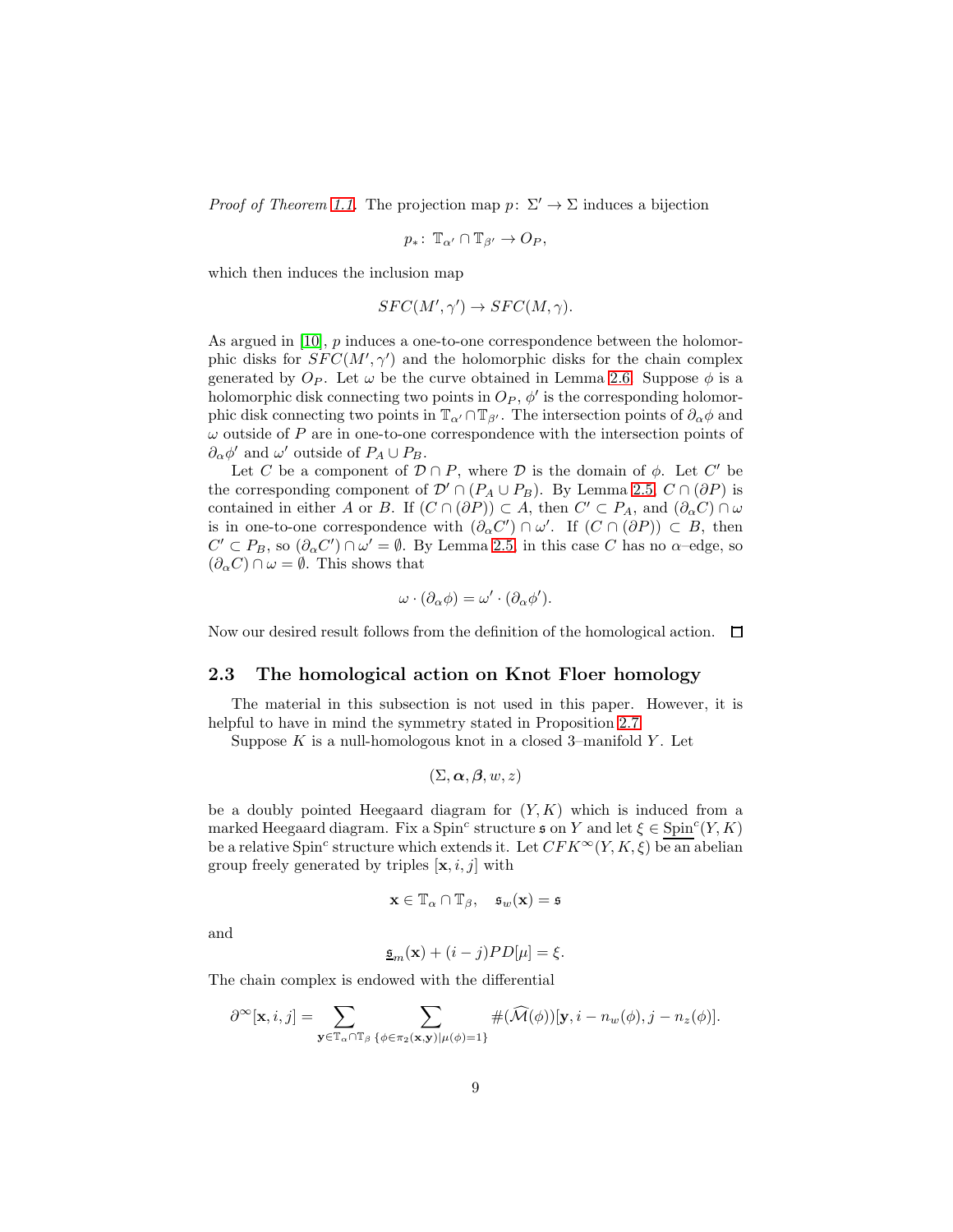The homology of  $(CFK^{\infty}(Y, K, \xi), \partial^{\infty})$  is denoted  $HFK^{\infty}(Y, K, \xi)$ . Suppose  $\omega$  is a 1–cycle on  $\Sigma$ . Let

$$
A_\omega[\mathbf{x}, i, j] = \sum_{\mathbf{y} \in \mathbb{T}_\alpha \cap \mathbb{T}_\beta} \sum_{\{\phi \in \pi_2(\mathbf{x}, \mathbf{y}) | \mu(\phi) = 1\}} a(\omega, \phi)[\mathbf{y}, i - n_w(\phi), j - n_z(\phi)].
$$

As in [\[14\]](#page-16-0) and the arguments before,  $A_{\omega}$  induces an action of  $\Lambda^* H_1(Y; \mathbb{Z})$ /Tors on  $HFK^{\infty}(Y, K, \xi)$ .

There is a U–action on  $CFK^{\infty}(Y, K, \xi)$  given by

$$
U[\mathbf{x}, i, j] = [\mathbf{x}, i - 1, j - 1].
$$

Let  $CFK^{-, *}(Y, K, \xi)$  be the subcomplex of  $CFK^{\infty}(Y, K, \xi)$  generated by  $[\mathbf{x}, i, j]$ with  $i < 0$ , and let  $CFK^{+, *}(Y, K, \xi)$  be its quotient complex. Moreover, let  $CFK^{0,*}(Y,K,\xi) \subset CFK^{+,*}(Y,K,\xi)$  be the kernel of the induced U-action. The grading j gives a filtration on  $CFK^{0,*}(Y, K, \xi)$ , the associated graded complex is denoted  $\widehat{CFK}(Y, K, \xi)$ . There are induced actions of  $A_{\omega}$  on the above complexes, and the actions induce differentials  $A_{\omega}$  on the corresponding homology groups.

When  $\mathfrak s$  is a torsion Spin<sup>c</sup> structure over Y, as in Ozsváth–Szabó [\[16\]](#page-16-2) there is an absolute  $\mathbb{Q}$ –grading on  $CFK^{\infty}(Y, K, \xi)$  and the induced complexes. Let  $\widehat{HFK}_d(Y, K, \xi)$  be the summand of  $\widehat{HFK}(Y, K, \xi)$  at the absolute grading d.

<span id="page-9-0"></span>**Proposition 2.7.** Let  $\mathfrak s$  be a torsion Spin<sup>c</sup> structure over Y, and let  $\xi \in \mathfrak s$  $Spin<sup>c</sup>(Y, K)$  *be a relative Spin<sup>c</sup> structure which extends* **s***. Let*  $\zeta$  *be a homol-* $\overline{ogy}$  class in  $H_1(Y;\mathbb{Z})$ /Tors. Then there is an isomorphism

$$
f\colon \widehat{HFK}_d(Y,K,\xi) \stackrel{\cong}{\longrightarrow} \widehat{HFK}_{d-2m}(Y,K,J\xi),
$$

*such that the following diagram is commutative:*

$$
\begin{aligned}\n\widehat{HFK}_d(Y, K, \xi) &\xrightarrow{f} \widehat{HFK}_{d-2m}(Y, K, J\xi) \\
\downarrow A_{\zeta} &\qquad\qquad\downarrow A_{-\zeta} \\
\widehat{HFK}_d(Y, K, \xi) &\xrightarrow{f} \widehat{HFK}_{d-2m}(Y, K, J\xi),\n\end{aligned}
$$

*where*  $2m = \langle c_1(\xi), [\hat{F}] \rangle$  *for any Seifert surface* F *for* K.

*Proof.* Let

$$
\Gamma_1 = (\Sigma, \boldsymbol{\alpha}, \boldsymbol{\beta}, w, z)
$$

be a doubly pointed Heegaard diagram for  $(Y, K)$ . Then

$$
\Gamma_2 = (-\Sigma, \beta, \alpha, z, w)
$$

is also a Heegaard diagram for  $(Y, K)$ . If  $\mathbf{x} \in \mathbb{T}_\alpha \cap \mathbb{T}_\beta$  represents  $\mathfrak{s}$  in  $\Gamma_1$ , then **x** represents Js in  $\Gamma_2$ . If  $\phi$  is a holomorphic disk in  $\Gamma_1$  connecting **x** to **y**, then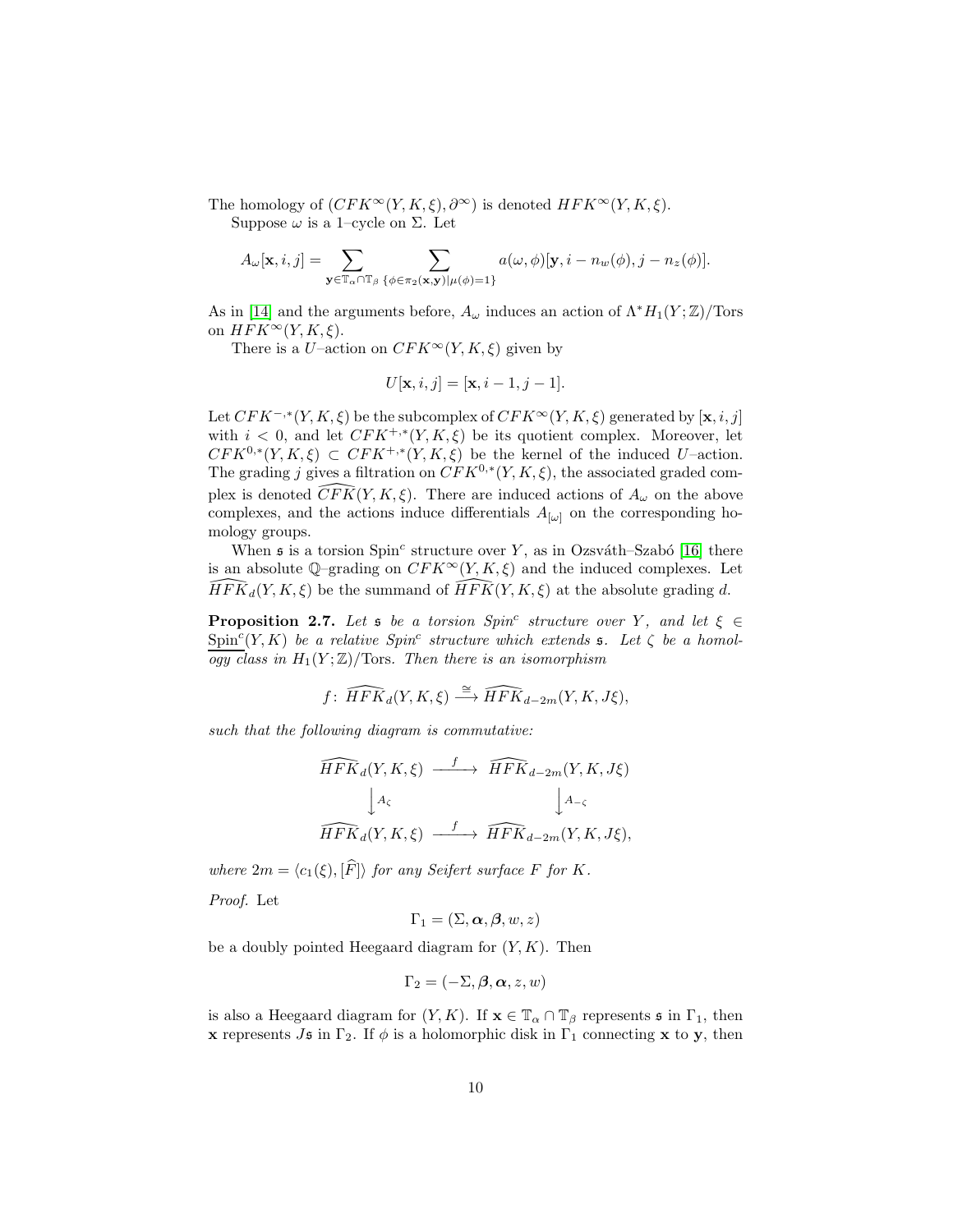$\phi$  gives rise to a holomorphic disk  $\overline{\phi}$  in  $\Gamma_2$  connecting **x** to **y**. Topologically,  $\overline{\phi}$ is just  $-\phi$ . Let  $\omega \subset \Sigma$  be a curve representing  $\zeta$ , then

<span id="page-10-0"></span>
$$
\omega \cdot \partial_{\alpha} \phi |_{\Sigma} = -\omega \cdot \partial_{\beta} \phi |_{\Sigma} = -\omega \cdot \partial_{\beta} \phi |_{-\Sigma}, \tag{3}
$$

where the notation  $\vert_{\Sigma}$  or  $\vert_{-\Sigma}$  implies that the intersection number is evaluated in  $\Sigma$  or  $-\Sigma$ .

Since  $\mathfrak s$  is torsion, there is a unique  $\xi_0 \in \text{Spin}^c(Y, K)$  extending  $\mathfrak s$  which satisfies

$$
\langle c_1(\xi_0), [F] \rangle = 0
$$

for any Seifert surface  $F$  for  $K$ . Using the observations in the first paragraph, it follows that if we interchange the roles of  $i$  and  $j$ , then the chain complex  $CFK^{\infty}(Y, K, \xi_0)$  can be viewed as the chain complex  $CFK^{\infty}(Y, K, J\xi_0)$ . It follows that there is a grading preserving isomorphism

$$
CFK^{-m,0}(Y, K, \xi_0) \cong CFK^{0,-m}(Y, K, J\xi_0) \cong \widehat{CFK}(Y, K, J\xi).
$$

Moreover, the map  $U^m$  induces an isomorphism

$$
U^m: \widehat{CFK}(Y, K, \xi) = CFK^{0,m}(Y, K, \xi_0) \to CFK^{-m,0}(Y, K, \xi_0)
$$

which decreases the absolute grading by  $2m$ . Hence

$$
\widehat{CFK}_d(Y, K, \xi) \cong \widehat{CFK}_{d-2m}(Y, K, J\xi).
$$

Using [\(3\)](#page-10-0), we find that the action of  $A_{\omega}$  on  $\widehat{CFK}_d(Y, K, \xi)$  corresponds to the action of  $A_{-\omega}$  on  $\widehat{CFK}_{d-2m}(Y, K, J\xi)$ .  $\Box$ 

### 3 The contact invariant  $EH(M, \gamma, \xi)$

Suppose  $(M, \gamma)$  is a sutured manifold. A contact structure on  $(M, \gamma)$  is a contact structure  $\xi$  on M, such that  $\partial M$  is convex and the suture  $s(\gamma)$  is the dividing set. Suppose

$$
(M,\gamma) \stackrel{S}{\rightsquigarrow} (M',\gamma')
$$

is a taut decomposition, and  $\xi$  is a contact structure on  $(M, \gamma)$  such that S is convex and the dividing set  $\gamma_S$  on S is ∂–parallel, namely, each component of  $\gamma_S$  cuts off a disk containing no other component of  $\gamma_S$ . Let  $\xi'$  be the restriction of  $\xi$  on  $(M', \gamma')$ . Then  $\xi'$  is tight if and only if  $\xi$  is tight [\[7\]](#page-15-6).

**Definition 3.1.** Suppose  $(M, \gamma)$  is a taut sutured manifold. A tight contact structure  $\xi$  on  $(M, \gamma)$  is of *hierarchy type*, if there exists a well-groomed sutured manifold hierarchy

<span id="page-10-1"></span>
$$
(M,\gamma) = (M_0,\gamma_0) \stackrel{S_0}{\rightsquigarrow} (M_1,\gamma_1) \stackrel{S_1}{\rightsquigarrow} (M_2,\gamma_2) \stackrel{S_2}{\rightsquigarrow} \cdots \stackrel{S_{n-1}}{\rightsquigarrow} (M_n,\gamma_n),
$$
 (4)

such that the dividing set on each  $S_i$  is  $\partial$ -parallel. In fact, since  $M_n$  consists of balls,  $\xi$  is obtained by gluing the unique tight contact structure on  $M_n$  along the decomposing surfaces.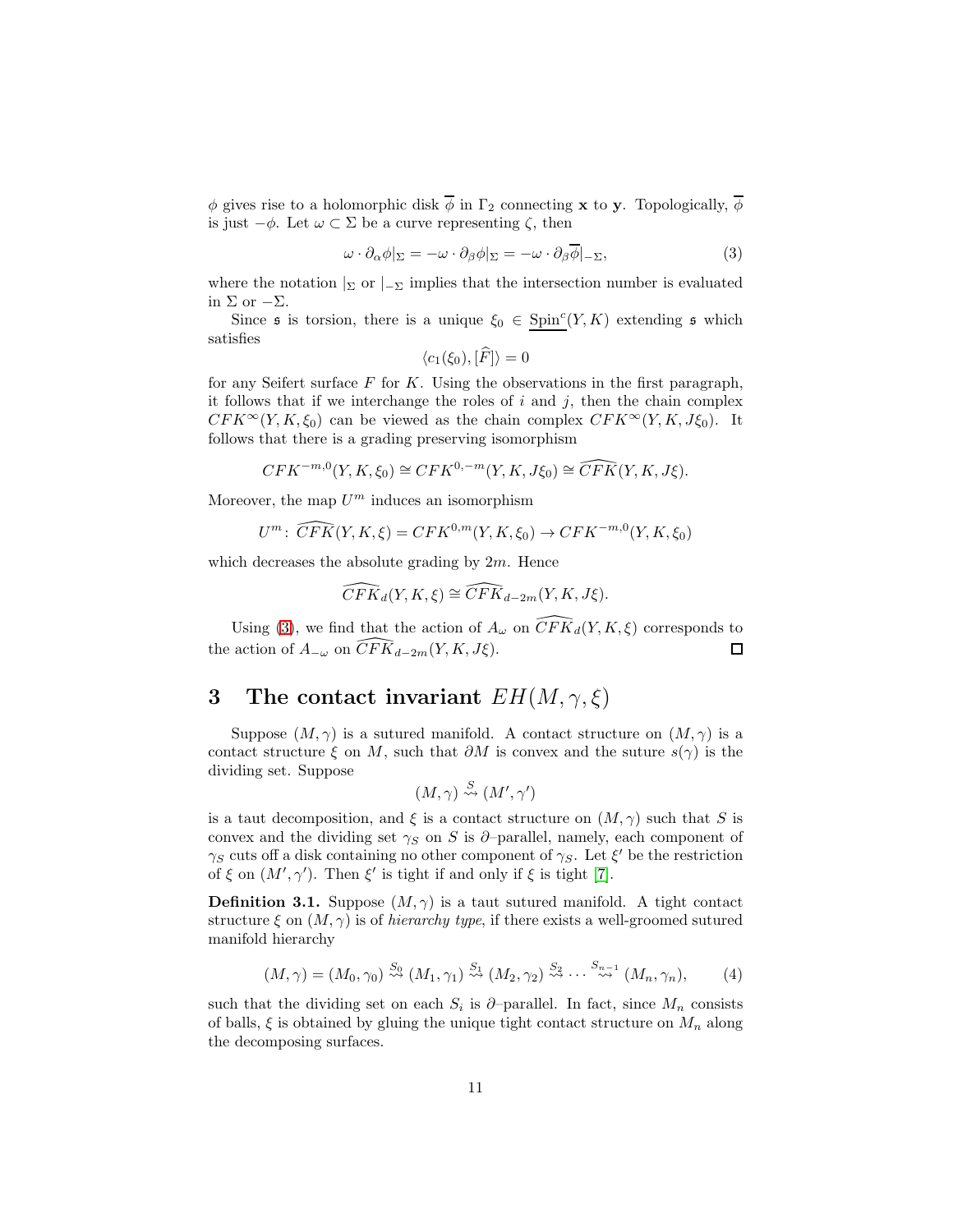For a contact structure  $\xi$  on  $(M, \gamma)$ , Honda, Kazez and Matic [\[8\]](#page-15-7) defined an invariant  $EH(M, \gamma, \xi) \in SFH(-M, -\gamma)/(\pm 1)$ . They also studied the behavior of this invariant under sutured manifold decomposition.

<span id="page-11-0"></span>**Theorem 3.2** (Honda–Kazez–Matić). Let  $(M, \gamma, \xi)$  be the contact structure ob*tained from*  $(M', \gamma', \xi')$  *by gluing along a*  $\partial$ *-parallel*  $(S, \gamma_S)$ *. Under the inclusion of*  $SFH(-M', -\gamma')$  *into*  $SFH(-M, -\gamma)$  *as a direct summand,*  $EH(M', \gamma', \xi')$ *is mapped to*  $EH(M, \gamma, \xi)$ *.* 

Now Theorem [1.1](#page-1-0) immediately implies the following result.

<span id="page-11-1"></span>**Corollary 3.3.** *Suppose*  $(M, \gamma)$  *is a taut sutured manifold and*  $\xi$  *is a contact structure of hierarchy type on* M. Then for any  $\zeta \in H_1(M, \partial M; \mathbb{Z})/\text{Tors}$ ,  $EH(M, \gamma, \xi)$  *lies in the kernel of*  $A_{\zeta}$  *while*  $EH(M, \gamma, \xi)$  *is not contained in the image of*  $A<sub>c</sub>$ *.* 

*Proof.* Consider a hierarchy [\(4\)](#page-10-1) associated to the contact structure  $\xi$ . By Theorem [3.2,](#page-11-0) there are maps

$$
\iota\colon SFH(-M_n,-\gamma_n)\cong \mathbb{Z}\to SFH(-M,-\gamma),
$$

which sends a generator of  $SFH(-M_n, -\gamma_n)$  to  $EH(M, \gamma, \xi)$ , and

$$
\pi\colon SFH(-M,-\gamma) \to SFH(-M_n,-\gamma_n) \cong \mathbb{Z},
$$

which sends  $EH(M, \gamma, \xi)$  to a generator of  $SFH(-M_n, -\gamma_n)$ .

Given  $\zeta \in H_1(M, \partial M)$ , let  $i_*(\zeta)$  be its image in  $H_1(M_n, \partial M_n)$ . Since  $M_n$ consists of balls,  $i_*(\zeta) = 0$ , hence  $A_{i_*(\zeta)} = 0$ . (This result also follows from the fact that  $A_{i_{*}(\zeta)}$  is a differential.) Using Theorem [1.1,](#page-1-0) we get a commutative diagram:

$$
SFH(-M_n, -\gamma_n) \xrightarrow{\iota} SFH(-M, -\gamma)
$$
  
\n
$$
\circ \bigcup_{A_{\zeta}} A_{\zeta}
$$
  
\n
$$
SFH(-M_n, -\gamma_n) \xrightarrow{\iota} SFH(-M, -\gamma),
$$

hence  $A_{\zeta}(EH(M,\gamma,\xi))=0.$ 

Similarly, considering the commutative diagram

$$
SFH(-M, -\gamma) \xrightarrow{\pi} SFH(-M_n, -\gamma_n)
$$
  
\n $A_{\zeta}$ \n $0$ \n $\downarrow$   
\n $SFH(-M, -\gamma) \xrightarrow{\pi} SFH(-M_n, -\gamma_n),$ 

 $\Box$ 

we conclude that  $EH(M,\gamma,\xi)$  does not lie in the image of  $A_\zeta.$ 

**Remark 3.4.** Since  $A_{\zeta}^2 = 0$ ,  $A_{\zeta}$  can be viewed as a differential on the Floer homology group, thus one can talk about its homology. Corollary [3.3](#page-11-1) says that the contact invariant represents a nontrivial class in the homology of  $A_{\mathcal{C}}$ . A version of Corollary [3.3](#page-11-1) for weakly fillable contact structures on closed manifolds was proved in  $[6]$ , following the strategy of Ozsváth and Szabó  $[17]$ .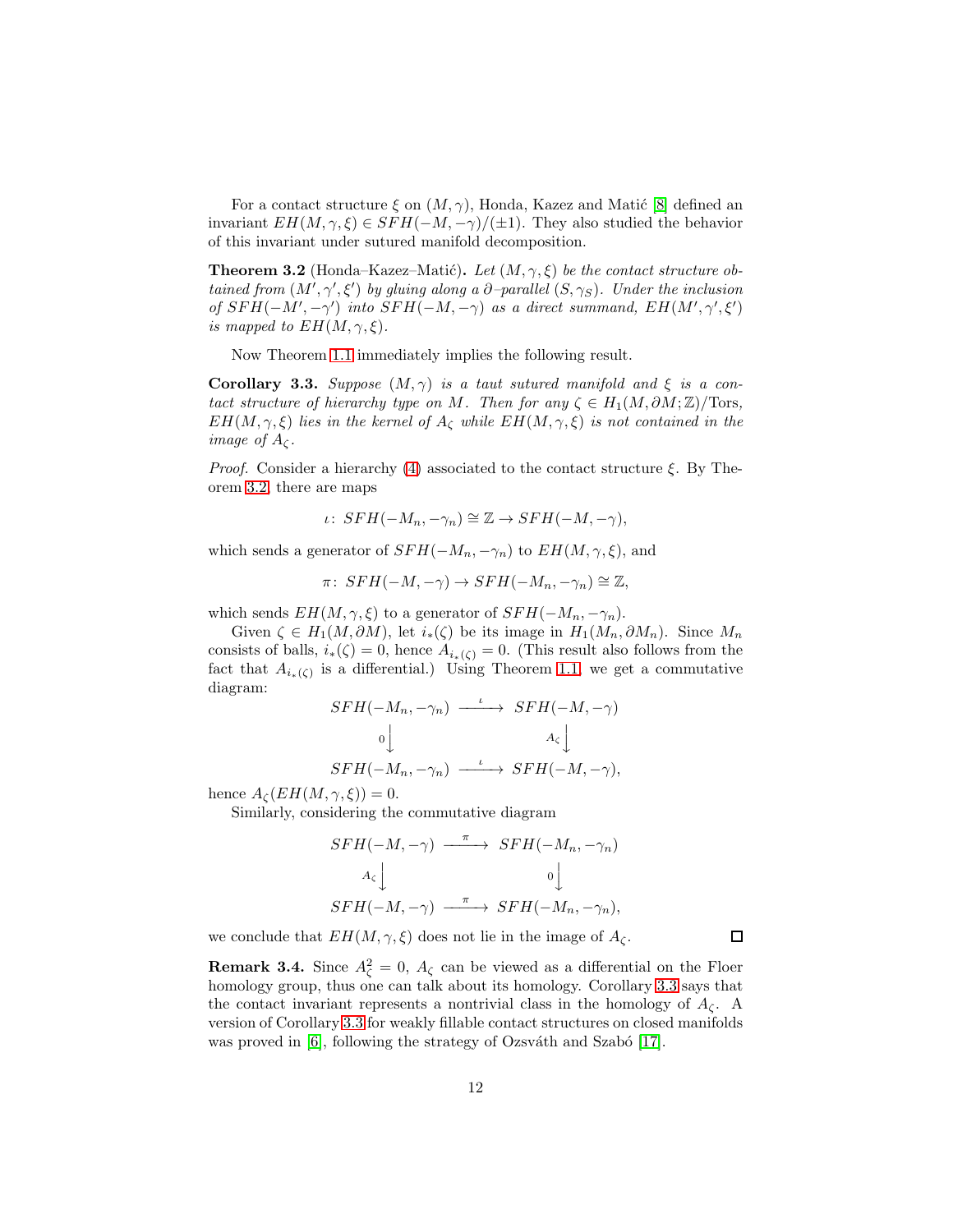*Proof sketch of Corollary* [1.2.](#page-1-1) Decomposing  $Y - K$  along F, we get a taut sutured manifold  $(M, \gamma)$ . If F is not a fiber of any fibration, then  $(M, \gamma)$  is not a product sutured manifold. The argument in [\[4,](#page-15-2) [13\]](#page-16-1) shows that we can construct two different sutured manifold hierarchies, and corresponding two tight contact structures  $\xi_1, \xi_2$  obtained from gluing the tight contact structure on the balls via the two hierarchies, such that  $EH(M, \gamma, \xi_1)$  and  $EH(M, \gamma, \xi_2)$  are linearly independent. See also [\[10\]](#page-15-1) for the version of argument adapted to sutured Floer homology.

It is showed in [\[10\]](#page-15-1) that the inclusion map

$$
SFH(M,\gamma) \to HFK(Y,K)
$$

induced by the decomposition

$$
Y - K \stackrel{F}{\rightsquigarrow} (M, \gamma)
$$

maps  $SFH(M, \gamma)$  isomorphically onto  $HFK(Y, K, [F], -g)$ . Using Theorem [1.1](#page-1-0) and Corollary [3.3,](#page-11-1) we conclude that KerA has rank at least 2. 口

The reader may find that the use of the contact class  $EH$  is not necessary for the proof of Corollary [1.2.](#page-1-1) We choose this presentation so that the nontrivial elements in KerA have their geometric meaning.

# $4 \quad \textbf{Knots in} \; \#^n S^1 \times S^2$

Let  $Y_n = \#^n S^1 \times S^2$ ,  $V_n = H_1(Y_n; \mathbb{Z})$ ,  $V'_n = H^1(Y_n; \mathbb{Z})$ . It is well known that  $\widehat{HF}(Y_n)$  as a  $\Lambda^* V_n$ -module is isomorphic to  $\Lambda^* V_n'$ . Namely,  $\widehat{HF}(Y_n) \cong \Lambda^* V_n'$ as a group, and  $A_{\zeta}$  is given by the contraction homomorphism

$$
\iota_{\zeta}\colon\thinspace \Lambda^i V'_n \to \Lambda^{i-1} V'_n.
$$

<span id="page-12-0"></span>**Lemma 4.1.** *In the module*  $\Lambda^* V_n'$ *, we have* 

$$
\bigcap_{\zeta \in V_n} \ker \iota_{\zeta} = \mathbb{Z} \mathbf{1},
$$

*the subgroup generated by the unit element* 1*.*

*Proof.* Clearly **1** is in the kernel of all  $\iota_{\zeta}$ . Suppose  $x \in \Lambda^* V_n'$ , and the highest degree summand of x has degree  $i > 0$ . Let  $\{\zeta_1, \ldots, \zeta_n\}$  be a set of generators of  $V_n$ , and let  $\{\zeta'_1,\ldots,\zeta'_n\}$  be a basis of  $V'_n$  such that  $\zeta'_i(\zeta_j) = \delta_{ij}$ . Without loss of generality, we can assume x contains a term  $k\zeta_1' \wedge \zeta_2' \wedge \cdots \wedge \zeta_i'$  where  $k \in \mathbb{Z}\backslash \{0\}$ , then

$$
\iota_{\zeta_1}(x) = k \, \zeta_2' \wedge \cdots \wedge \zeta_i' + \cdots
$$

is nonzero. This finishes our proof.

<span id="page-12-1"></span>**Proposition 4.2.** *Suppose*  $K \subset Y_n$  *is a knot with simple Floer homology, and*  $Y_n - K$  *is irreducible, then the genus of* K *is*  $g = \frac{n}{2}$  *and* K *is fibered.* 

 $\Box$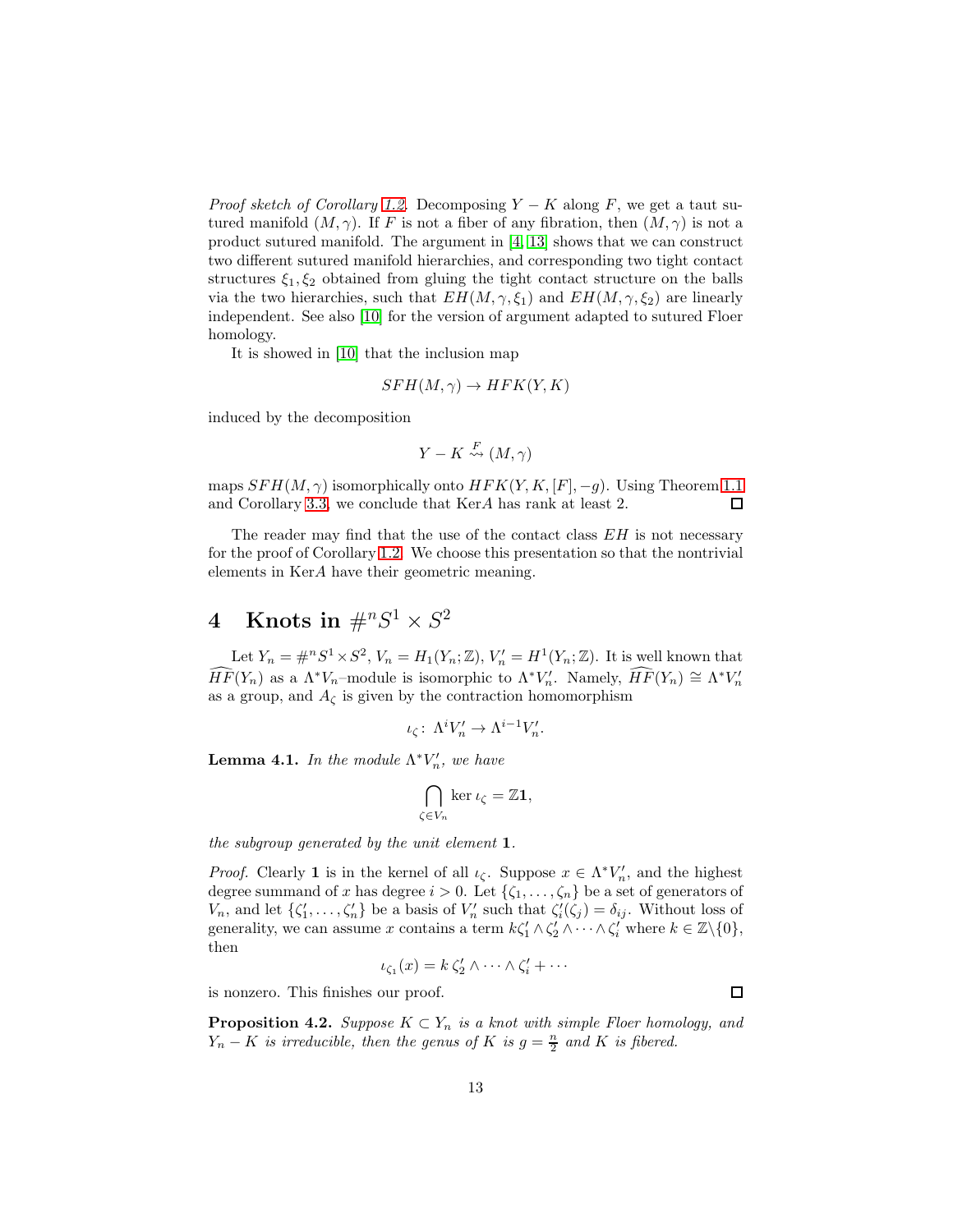*Proof.* Let F be a minimal genus Seifert surface of genus g. By definition

$$
A_{\zeta} \colon \widehat{CF}(Y_n) \to \widehat{CF}(Y_n)
$$

is a filtered map, so  $\widehat{CFK}(Y_n, K, [F], -g)$  is a subcomplex of  $\widehat{CF}(Y_n)$ . Moreover, since K has simple Floer homology group, the rank of  $\widehat{HFK}(Y_n, K)$  is the same as the rank of  $\widehat{HF}(Y_n)$ , so  $\widehat{HFK}(Y_n, K, [F], -g)$  is a submodule of the  $\Lambda^* V_n$ -module  $\widehat{HF}(Y_n)$ . Similarly,  $\widehat{HFK}(Y_n, K, [F], g)$  is a quotient module of  $\widehat{HF}(Y_n)$ .

Let KerA be the subgroup of  $\widehat{HFK}(Y_n, K, [F], -g)$  which is the intersection of ker $A_{\zeta}$  for all  $\zeta \in V_n$ , then Lemma [4.1](#page-12-0) shows that the rank of KerA is at most 1. It follows from Corollary [1.2](#page-1-1) that  $K$  is a fibered knot with fiber  $F$ , and  $\widehat{HFK}(Y_n, K, [F], -a)$  is generated by 1.  $\widehat{HFK}(Y_n, K, [F], -g)$  is generated by 1.

Any monomial  $\zeta'_{i_1} \wedge \cdots \wedge \zeta'_{i_k} \in \widehat{HF}(Y_n)$  can be obtained by applying a series of  $A_{\zeta}$ 's to  $\Delta = \zeta_1' \wedge \cdots \wedge \zeta_n'$ . Since  $A_{\zeta}$  is a filtered map, we see that  $\Delta$  has the highest filtration, hence  $\widehat{HFK}(Y_n, K, [F], g)$  is generated by the image of  $\Delta$ under the quotient map  $\widehat{HF}(Y_n) \to \widehat{HFK}(Y_n, K, [F], g)$ .

By [\[16,](#page-16-2) Proposition 3.10], the difference between the Maslov grading of  $\Delta$ and the Maslov grading of  $1$  is  $2g$ . On the other hand, since

$$
\mathbf{1} = A_{\zeta_1} \circ \cdots \circ A_{\zeta_n}(\Delta),
$$

the difference between the Maslov grading of  $\Delta$  and the Maslov grading of 1 is n. So  $n = 2g$ . 口

*Proof of Theorem [1.3.](#page-3-0)* If  $Y_n - K$  is reducible, then it has a  $S^1 \times S^2$  connected summand. We can remove this summand and regard K as a knot in  $Y_{n-1}$ , which still has simple Floer homology group. Hence we may assume that  $Y_n - K$  is irreducible. By Proposition [4.2,](#page-12-1)  $n = 2g$  where g is the genus of K, and K is fibered. Let  $F$  be the Seifert surface of  $K$  which is a fiber of the fibration. Pick a base point on  $\partial F$ . Let  $\varphi: F \to F$  be the monodromy of the fibration such that  $\varphi|_{\partial F}$  is the identity. Let  $\varphi_*\colon \pi_1(F) \to \pi_1(F)$  be the induced map on  $\pi_1(F)$ . Let  $t$  represent a meridian of  $K$ , then

$$
\pi_1(Y_{2g} - K) = \langle \pi_1(F), t \mid t\varphi_*(a)t^{-1}a^{-1} = 1, \ \forall a \in \pi_1(F) \rangle.
$$

After filling  $Y_{2g} - K$  along the meridian, t is killed, so we get

<span id="page-13-0"></span>
$$
\pi_1(Y_{2g}) = \langle \pi_1(F) | \varphi_*(a) a^{-1} = 1, \, \forall a \in \pi_1(F) \rangle,
$$
\n(5)

which is a quotient group of  $\pi_1(F)$ . We know that  $\pi_1(F)$  is a free group of rank 2g. On the other hand,  $Y_{2g}$  is the connected sum of 2g copies of  $S^1 \times S^2$ , so its  $\pi_1$  is also a free group of rank  $2g$ . Since free groups of finite ranks are Hopfian [\[11\]](#page-16-9), the relations in [\(5\)](#page-13-0) are all trivial, hence  $\varphi_* = id$ .

Now it is a standard fact that  $\varphi$  is isotopic to the identity map on F through maps which fix  $\partial F$  pointwise. In fact, we define a map

$$
\Phi\colon (F \times \{0,1\}) \cup (\partial F \times [0,1]) \to F
$$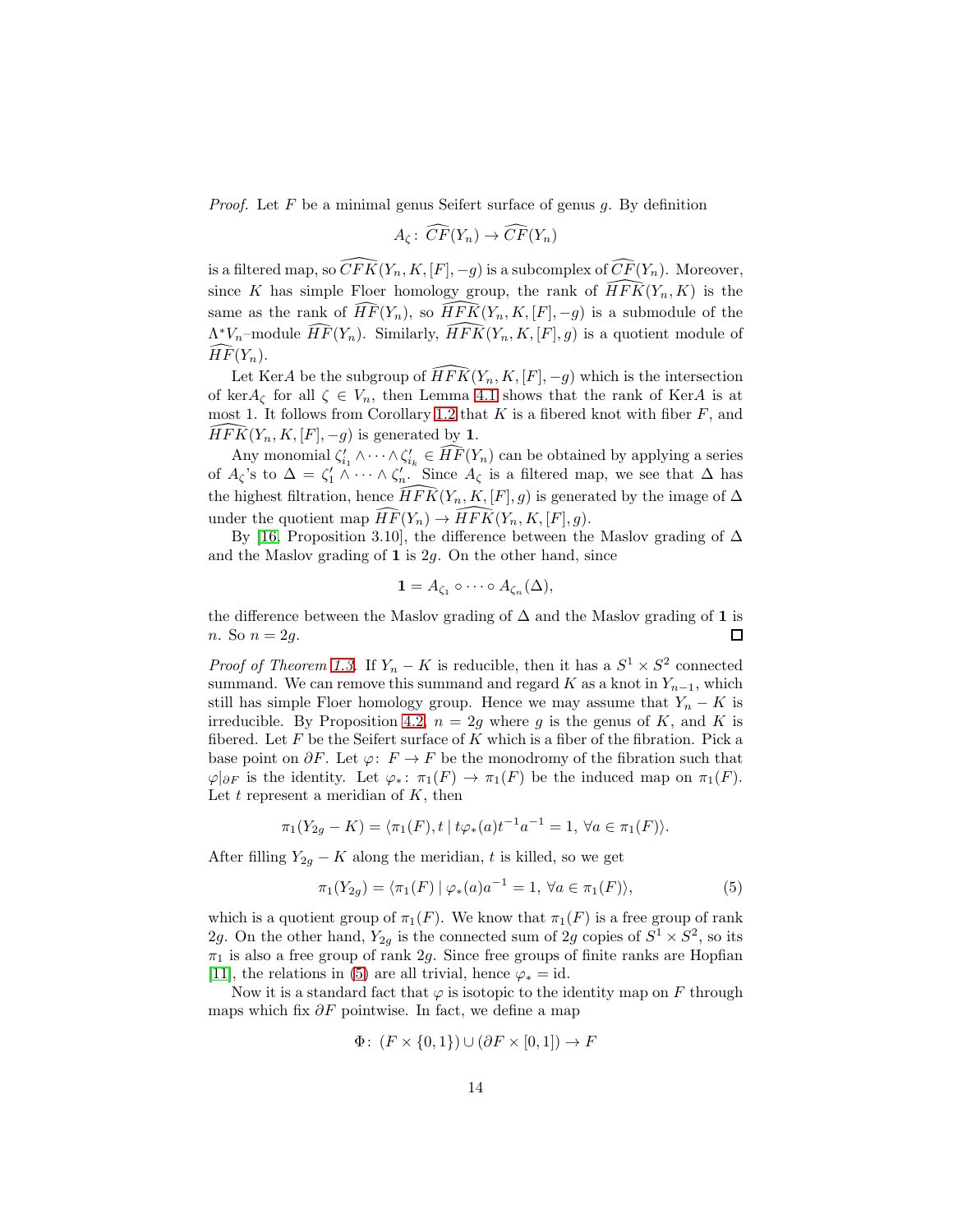by letting

$$
\Phi(x,0) = \varphi(x), \Phi(x,1) = x, \quad \forall x \in F
$$

and

$$
\Phi(x,t) = x, \quad \forall x \in \partial F.
$$

Since  $\varphi_* = \text{id}$  and F is a  $K(\pi, 1)$ , we can extend  $\Phi$  to a map from  $F \times I$  to F. This means that  $\varphi$  is homotopic hence isotopic to the identity map relative to  $\partial F$ .

Since the monodromy  $\varphi$  is isotopic to the identity, the complement of K is homeomorphic to  $F \times S^1$ , which is homeomorphic to the complement of  $B_g$ . By a result of Gabai [\[3,](#page-15-9) Corollary 2.14], knots in  $Y_{2g}$  which do not lie in a 3-cell are determined by their complements. So  $K = B<sub>q</sub>$ .  $\Box$ 

## $5$  Links in  $S^3$

In this section, we will study links in  $S<sup>3</sup>$  that have simple Floer homology groups. Ozsváth and Szabó [\[18\]](#page-16-10) defined a multi-graded  $\mathbb{Z}/2\mathbb{Z}$ –coefficient homology theory for links, called link Floer homology, denoted  $HFL(·)$ . Although link Floer homology generally contains more information than the knot Floer homology of a link, the rank of  $\widehat{HFL}(L)$  is equal to the rank of  $\widehat{HFK}(L)$  [\[18,](#page-16-10) Theorem 1.1]. So Proposition [1.4](#page-3-1) can also be stated in terms of link Floer homology. In fact, we will mainly work with link Floer homology in our proof.

*Proof of Proposition [1.4.](#page-3-1)* Without loss of generality, we will work with  $\mathbb{F}$  =  $\mathbb{Z}/2\mathbb{Z}$  coefficients. We will induct on the number of components of L.

When  $n = |L| = 1$ , the result is a consequence of Ozsváth–Szabó [\[17\]](#page-16-6). Assume that our result is already proved for  $(n-1)$ –component links and let L be an  $n$ -component link such that

$$
\operatorname{rank}\widehat{HFK}(L) = \operatorname{rank}\widehat{HFL}(L) = 2^{n-1}.
$$

If L has a trivial component which bounds a disk in the complement of L, then we can remove this component and apply the induction hypothesis to conclude that  $L$  is the unlink. From now on, we assume  $L$  has no trivial component.

Let  $K_1$  be a component of L. Let M be the rank two graded vector space with one generator in grading 0 and another in grading -1. By Ozsváth–Szabó [\[18,](#page-16-10) Proposition 7.1, there is a differential  $D^1$  on  $\widehat{HFL}(L)$ , such that the homology of  $(\widehat{HFL}(L), D^1)$  is  $\widehat{HFL}(L - K_1) \otimes M$ . Here the two Floer homology groups have Alexander gradings in  $\text{Spin}^c(L-K_1)$ , and the isomorphism is up to some overall translation of the gradings. So the rank of  $\widehat{HFL}(L - K_1)$  is less than or equal to  $2^{n-2}$ .

Since  $L - K_1$  is an  $(n - 1)$ –component link, the rank of its link (knot) Floer homology is greater than or equal to  $2^{n-2}$ , so the rank should be exactly  $2^{n-2}$ .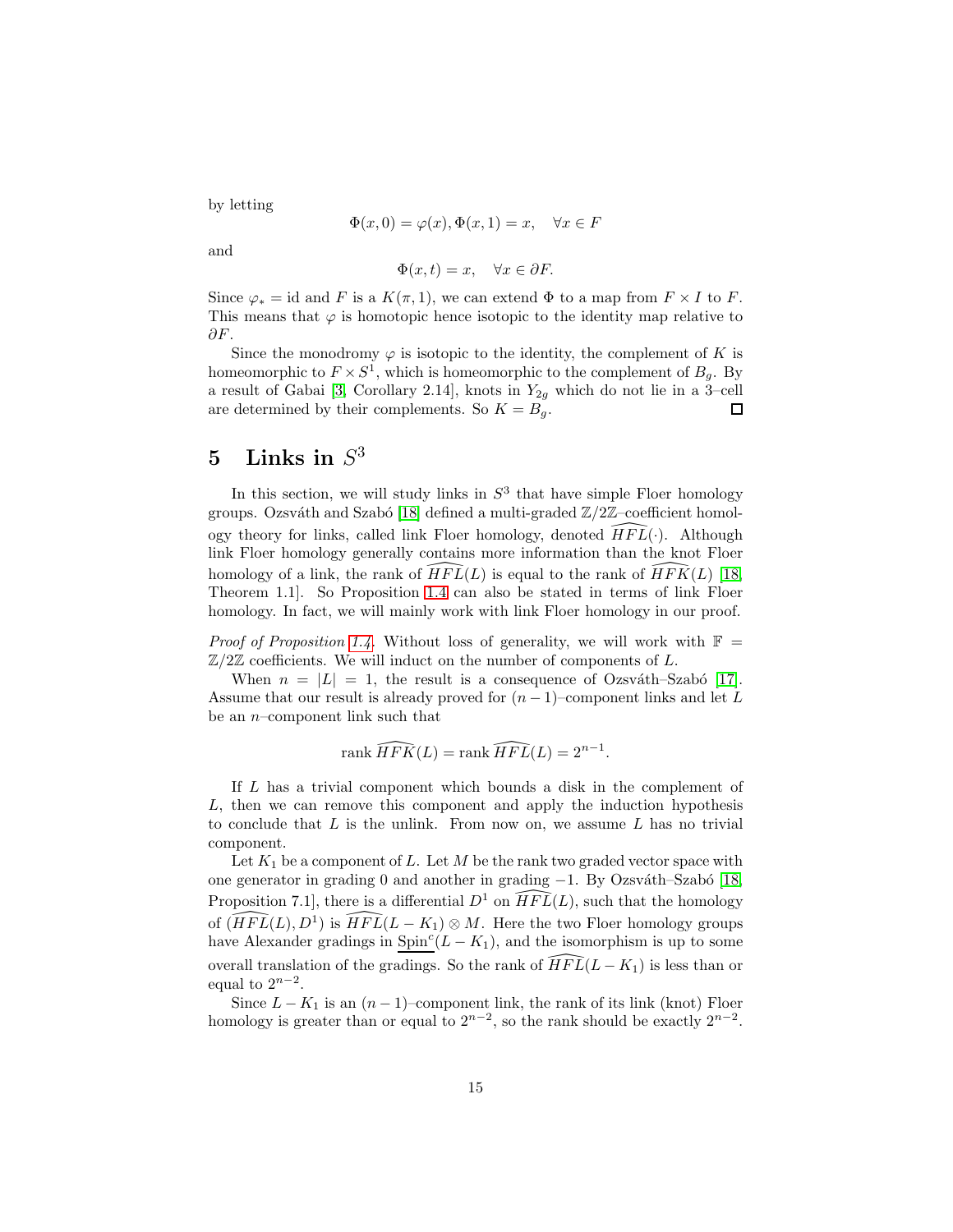Hence the differential  $D^1 = 0$  and

$$
\widehat{HFL}(L) \cong \widehat{HFL}(L - K_1) \otimes M
$$

up to an overall translation of the gradings, where the Alexander gradings are in Spin<sup>c</sup>( $L-K_1$ ). By the induction hypothesis,  $L-K_1$  is the  $(n-1)$ –component unlink, hence its  $HFL$  is supported in exactly one Alexander grading. It follows that  $\widehat{HFL}(L)$  is supported in exactly one element in  $\text{Spin}^c(L - K_1)$ , thus  $\widehat{HFL}(L)$  is supported in one line in Spin<sup>c</sup>(*L*). Now Ozsváth–Szabó [\[19,](#page-16-11) Theorem 1.1] implies that there exists a nonzero element  $h \in H^1(S^3 - L; \mathbb{Z})$ , such that

$$
x(\mathrm{PD}[h]) + \sum_{i=1}^{n} |\langle h, \mu_i \rangle| = 0,
$$

where  $\mu_i$  is the meridian of the *i*-th component of L. Thus  $|\langle h, \mu_i \rangle| = 0$  for each i, which is impossible since  $h \neq 0$ , a contradiction. □

### <span id="page-15-4"></span>References

- [1] E. Eftekhary, *Knots in homology spheres which have simple knot Floer homology are trivial.*, preprint (2010), available at [arXiv:1003.0737.](http://arxiv.org/abs/1003.0737)
- <span id="page-15-5"></span>[2] D. Gabai, *Foliations and the topology of* 3*–manifolds*, J. Differential Geom. 18 (1983), no. 3, 445–503.
- <span id="page-15-9"></span>[3] D Gabai, *Foliations and the topology of* 3*–manifolds II*, J. Differential Geom. 26 (1987), no. 3, 461–478.
- <span id="page-15-2"></span>[4] P. Ghiggini, *Knot Floer homology detects genus-one fibred knots*, Amer. J. Math. 130 (2008), no. 5, 1151–1169.
- <span id="page-15-3"></span>[5] M. Hedden, *On Floer homology and the Berge conjecture on knots admitting lens space surgeries*, Trans. Amer. Math. Soc. 363 (2011), 949–968.
- <span id="page-15-8"></span><span id="page-15-6"></span>[6] M. Hedden, Y. Ni, paper in preparation.
- [7] K. Honda, W. Kazez, G. Matić, *Convex decomposition theory*, Int. Math. Res. Not. 2002, no. 2, 55–88.
- <span id="page-15-7"></span>[8] **K. Honda, W. Kazez, G. Matić**, *The contact invariant in sutured Floer homology*, Invent. Math. 176 (2009), no. 3, 637–676.
- <span id="page-15-0"></span>[9] A. Juhász, *Holomorphic discs and sutured manifolds*, Algebr. Geom. Topol. 6 (2006), 1429–1457 (electronic)
- <span id="page-15-1"></span>[10] **A. Juhász**, *Floer homology and surface decompositions*, Geom. Topol. 12 (2008), 299–350 (electronic)